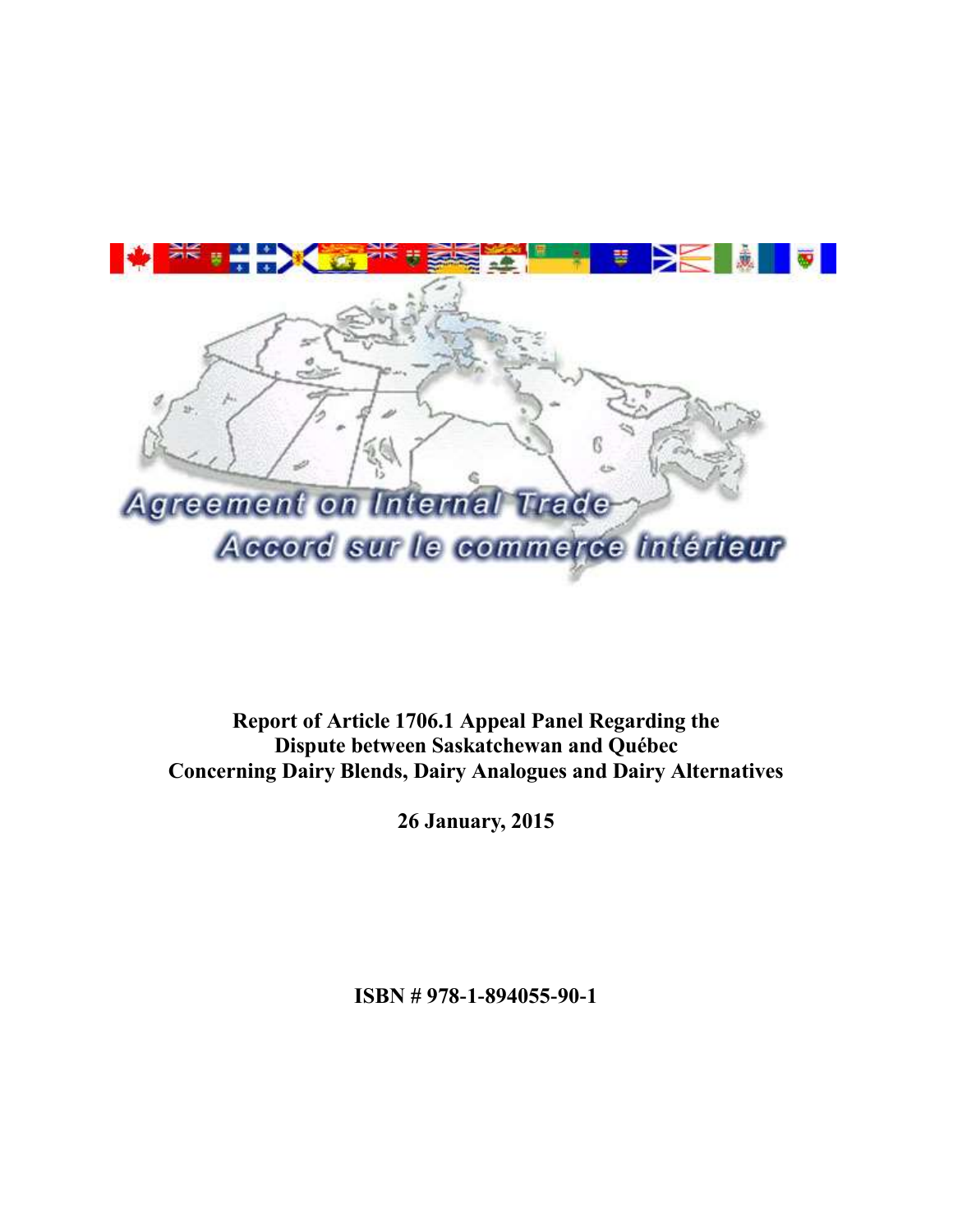# **I. Introduction**

- 1. This appeal is the final stage of a dispute resolution process under the Agreement on Internal Trade (AIT). The AIT is a trade agreement that originally went into force on July 1, 1995 and has been updated since then by 13 protocols of amendment. The parties to the AIT currently are the Government of Canada and the governments of all the provinces and territories except Nunavut. According to the preamble to the AIT, the signatories have resolved, among other things, to "reduce and eliminate, to the extent possible, barriers to the free movement of persons, goods, services and investments within Canada".
- 2. Unless otherwise stated in this Report, references to "Article" or "Annex" or subdivisions thereof refer to parts of the AIT.
- 3. The present dispute began with a complaint by Saskatchewan that sections 4.1, 7.1 and 7.2 of the Quebec *Food Products Act* ("FPA") were inconsistent with Quebec's obligations as a signatory to the AIT.
- 4. The impugned legislation read as follows:

4.1 In addition, no person shall

(1) use the words « milk », « cream », « butter », « cheese » or a derivative of any of those words to designate a dairy product substitute ;

(2) use any words, trademarks, names or images that evoke the dairy industry to designate a dairy product substitute.

7.1 No person shall mix a dairy product or constituent of a dairy product with a dairy product substitute, except to the extent provided by regulation.

7.2 No person shall prepare, offer for sale, sell, deliver, process or keep, display or transport for the purpose of sale any dairy product substitute that is not designated by regulation.

5. Section 4.1 must be read in conjunction with section 4 of the FPA, which reads as follows:

No person shall use on a product, its container, label or package, on any sign relating thereto or in any document concerning the advertising, keeping, handling or distribution of a product for sale, any inaccurate, false or misleading indication or indication that could confuse the purchaser as to the source, nature, category, class, quality, condition, quantity, composition, preservation or safe use of the product.

The absence of an indication, or an incomprehensible or illegible indication, on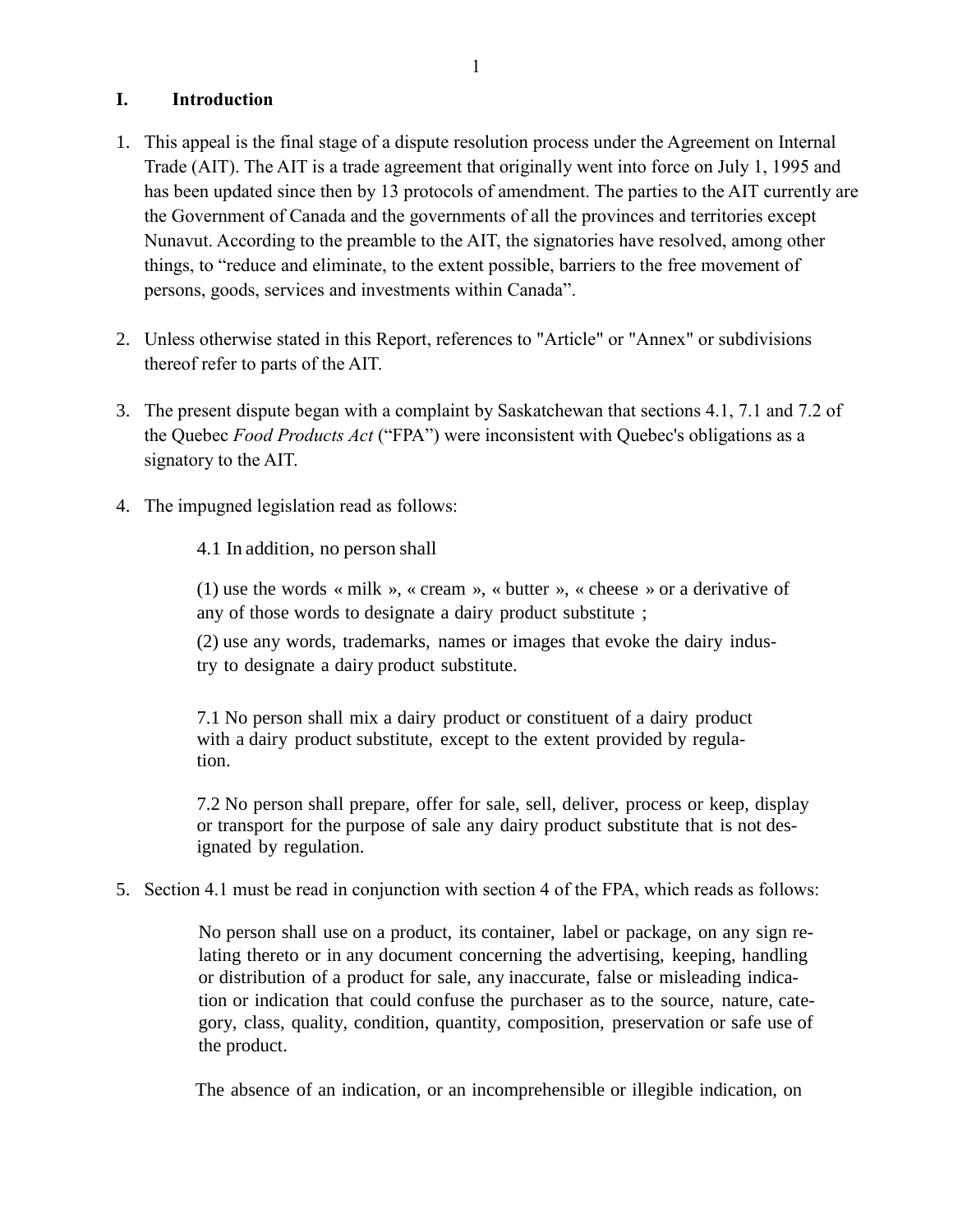any of the elements described in the first paragraph is considered to be an inaccurate, false or misleading indication.

6. In addition, the impugned legislation is governed by the following definitions in the FPA:

*1 (a.3)* "dairy product": milk, or any derivative of milk, and any food product made with milk as the sole ingredient or the main ingredient;

*(a.4)* "dairy product substitute": any food product which may be substituted for a dairy product and which, in its external characteristics or its mode of use, resembles a dairy product;

- 7. In recent years, dairy product substitutes have proliferated on the Canadian market and are generally sold freely in all provinces of Canada except Quebec.
- 8. Dairy product substitutes sold in Canada are made primarily from edible oils derived from grain produced in the western provinces. Quebec is the pre-eminent producer of dairy products in Canada.
- 9. Saskatchewan says that real objective of the impugned Quebec legislation is protection of the Quebec dairy industry against competition from dairy product substitutes. Quebec says that the legislation is intended to protect the consumer.
- 10. On January 23, 2012, Saskatchewan and British Columbia requested consultations with Quebec under Article 1702.1 of the AIT. When these consultations were held on April 4, 2012, Manitoba also participated as an interested party.
- 11. The parties failed to resolve the dispute in the consultations under Article 1702.1 and on June 17, 2013 Saskatchewan made a request under Article 1703(1) for the establishment of a Panel.
- 12. Article 1703 (9.1) permits "any Party that has a substantial interest in the matter in dispute … to join the Panel Proceeding as an Intervenor" by giving written notice of intervention in accordance with this article.
- 13. British Columbia, Manitoba and Alberta filed Notices to Intervene in support of Saskatchewan's complaint.
- 14. A Panel was duly convened under Article 1704 to examine whether the impugned provisions of the Québec *Food Products Act* were inconsistent with the AIT.
- 15.The Panel held a hearing in Québec City on January 8, 2014; and, on March 31, 2014, released its report finding in favour of Saskatchewan's complaint.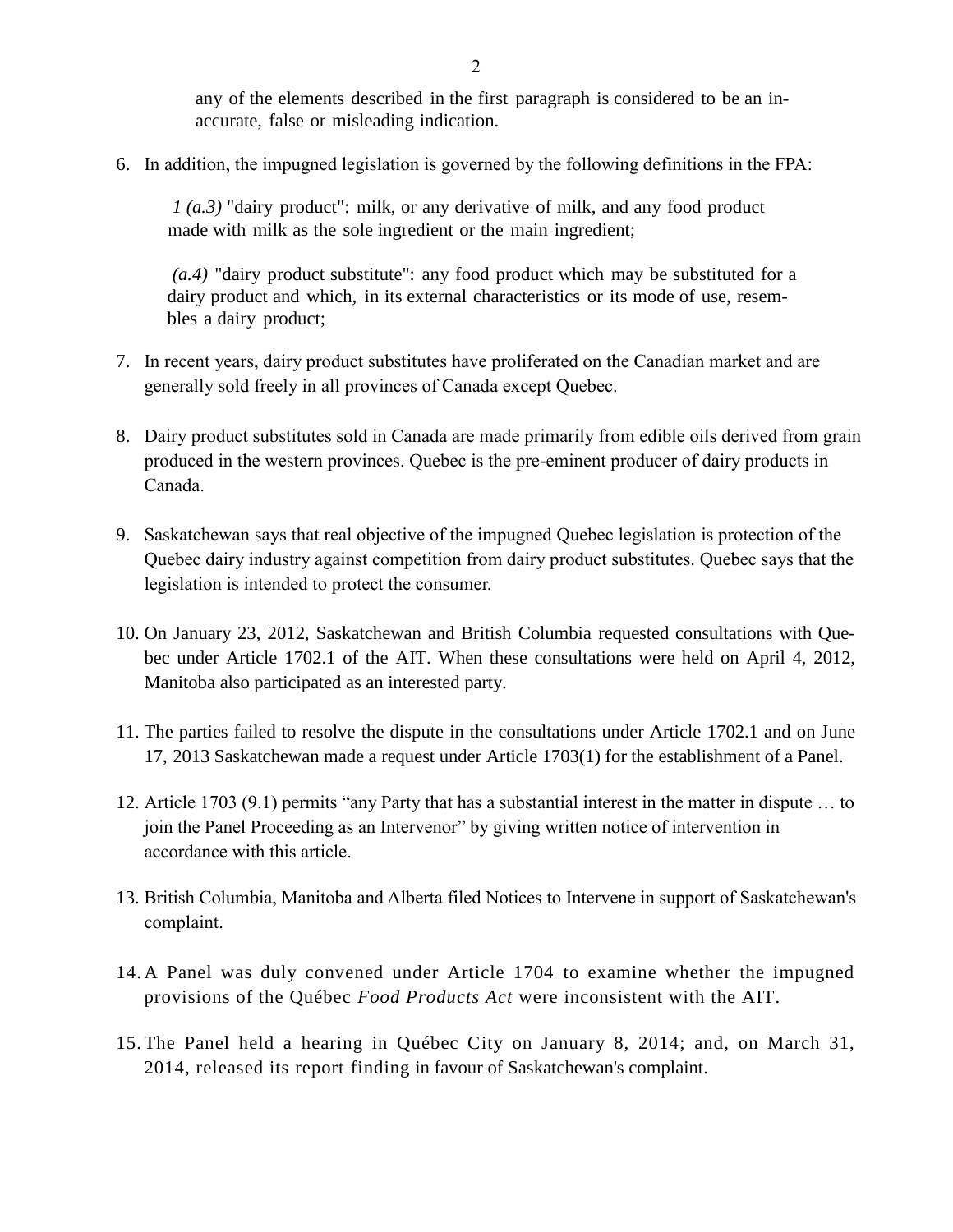- 16. On April 25, 2014 Québec filed a Notice of Appeal under Article 1706.1 appealing the Panel Report to an Appellate Panel.
- 17. In accordance with Article 1704, the present panel was established as the Appellate Panel to hear Québec's appeal.<sup>1</sup>
- 18. The Appellate Panel held a hearing at Regina, Saskatchewan on October 27, 2014 and releases its findings in the present report.
- 19. The Panel's findings regarding section 7.1 and 7.2 of the FPA have not been appealed. Following the hearing in this matter, counsel for Quebec advised the Appellate Panel that, effective December 3, 2014, sections 7.1 and 7.2 of the FPA and related regulation-making powers under s. 40 (b.1) and (b.2) were repealed by *An Act to address the findings of the panel established under the Agreement on Internal Trade regarding Sections 7.1 and 7.2 of the Food Products Act*.

## **II. Appellate Jurisdiction**

 $\overline{a}$ 

- 20. The appeal right under Article 1706.1 is a comparatively new addition to the AIT, being added by the Tenth Protocol of Amendment that came into force on October 7, 2009. This is the first time that the appeal right has been exercised.
- 21. Article 1706.1(1) provides that an appeal may be based "on the grounds that the panel erred in law, failed to observe a principle of natural justice or acted beyond or refused to exercise its jurisdiction."
- 22. Article 1706.1(4) sets out the Appellate Panel's mandate in the following terms:

The Appellate Panel shall, on the completion of the hearing, issue a report with reasons which:

- (a) may confirm, vary, rescind, or substitute the Report of the Panel in whole or in part, or refer the matter back to the Panel for rehearing; and
- (b) Shall award Operational Costs in accordance with Rule 47, and may, in its discretion, award Tariff Costs in which case they shall be made in accordance with Rule 48 and 49, of Annex 1705(1).

<sup>&</sup>lt;sup>1</sup> Shortly after the Appellate Panel was established, one of the original members, Mr. Guy Joubert, recused himself in light of a potential conflict of interest and was replaced by Mr. Ronald Perozzo. Reference to "the present panel" includes this change in membership.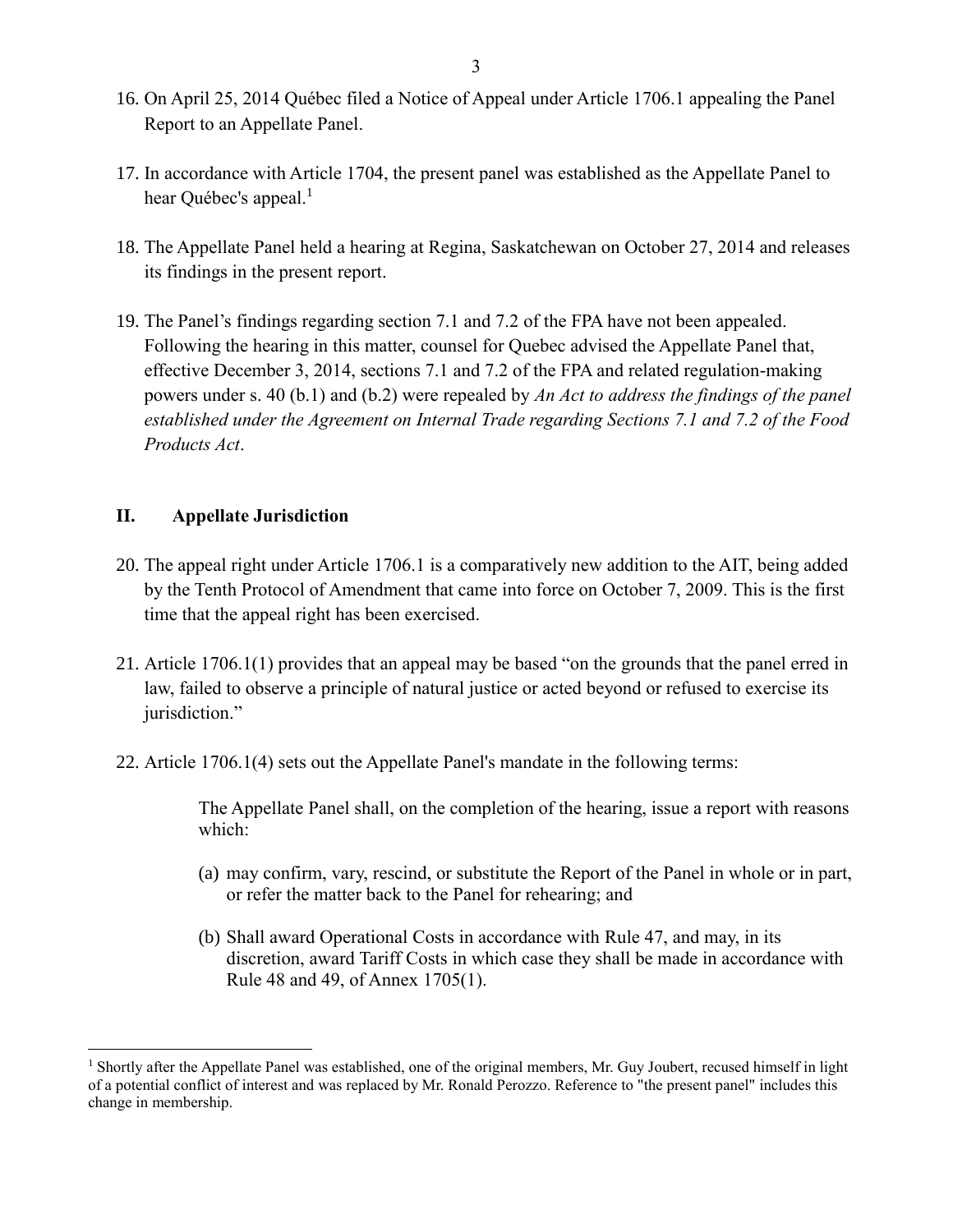#### **III. Report under appeal**

- 23. The Panel's findings are summarized at Part 7 of its Report as follows:
	- (a) Section 7.1 and 7.2 of the FPA are contrary to Quebec's commitments under the AIT Articles 401, 402 and 403.
	- (b) The issue of compliance of section 4.1 of the FPA with the AIT is properly before this Panel in this Dispute.
	- (c) Section 4.1(1) of the FPA is contrary to Quebec's commitments under the AIT Articles 403 and 905 of the AIT.
	- (d) Section 7.1 and 7.2 of the FPA do not serve a legitimate objective.
	- (e) While the Panel makes no ruling on the issue of whether the provisions of section 4.1(1) of the FPA serve the legitimate purpose of consumer protection, the Panel finds that even if such legitimate purpose was established, the provisions of section 4.1(1) cannot be justified under Articles 404 (c) and 905 (2) and (3).
	- (f) The Panel declines to make a ruling on the provisions of section 7.5 of the FPA and on sections 11.9.1, 11.9.2 and 11.9.4 of the Regulations.
	- (g) Sections 4.1(1), 7.1 and 7.2 of the FPA constitute an ongoing impediment to internal trade and have caused injury.
- 24. In Part 8 of its Report, the Panel makes the following recommendations:
	- (a) That Quebec repeal or amend those Measures which this Panel has determined to be non- compliant with the AIT to bring them into compliance with the AIT no later than December 31, 2014, including those measures in the Regulations which are incidental to the non-compliant Measures.
	- (b) That until such time as compliance is effected, the Respondent refrain from enforcing those Measures which this Panel has determined to be non- compliant with the AIT, including new prosecutions pursuant to such Measures.
	- (c) That there be some consideration given by the Parties to the AIT to the remarks of the Panel made in part 5.2 of this Report in terms of a review of Chapter Seventeen and the relevant Annexes thereto to provide for additional procedural elements allowing the Parties to narrow those issues which remain in dispute after the consultations process with more clarity and specificity, all of which would benefit the Parties to a Dispute as well as the Panel seized of such Dispute.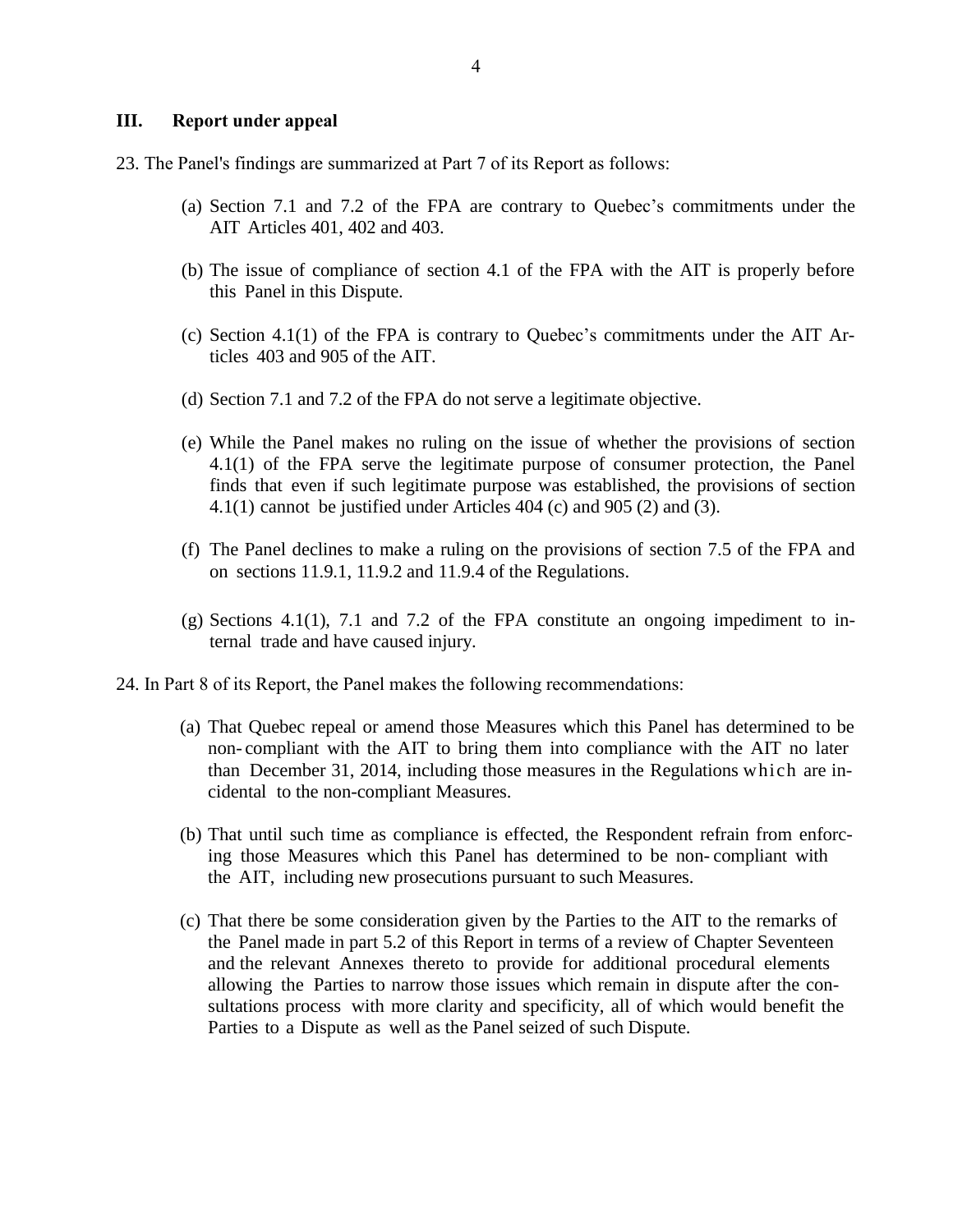## **IV. Grounds of Appeal**

- 25. Although the Notice of Appeal initially cast a somewhat wider net, the grounds of appeal that were actively pursued in the Appellant's written and oral submissions to the Appeal Panel were the following:
	- a. The Panel erred in law in its interpretation of the scope and coverage of Chapter Nine of the AIT.
	- b. The Panel erred in law by adopting a broad interpretation of Article 402 of the AIT.
	- c. The Panel erred in law in its interpretation and application of international standards and by failing to adequately consider the rules of the World Trade Organization's Agreement on Technical Barriers to Trade. This is further particularized as errors regarding:
		- i. Interpretation of Article 405(1)
		- ii. Interpretation of paragraph 1 Annex 405.1
		- iii. Interpretation of paragraph 4 of Annex 405.1 and of Article 905(1)
		- iv. Application of the Agreement on Technical Barriers to Trade
		- v. Relevance of internationalstandard.
	- d. The Panel erred in law and/or refused to exercise its jurisdiction when it determined that section 4.1(1) of the FPA contravenes Articles 403 and 905 of the AIT.
	- e. The Panel erred in law in its application of Article 404 of the AIT.
	- f. The Panel erred in law in the application of Article 905 of the AIT and in particular in the asserting that these paragraphs apply supplementary disciplines on the use of the legitimate objectives exception set out in Article 404 of the AIT.
	- g. The Panel acted beyond its jurisdiction by recommending that Québec refrain from enforcing its measures.
	- h. Alternatively, if the Appellate Panel were to determine that section 4.1(1) of the FPA is inconsistent with Article 403 of the AIT, it should rule that this measure is still permissible under Article 404 of the AIT.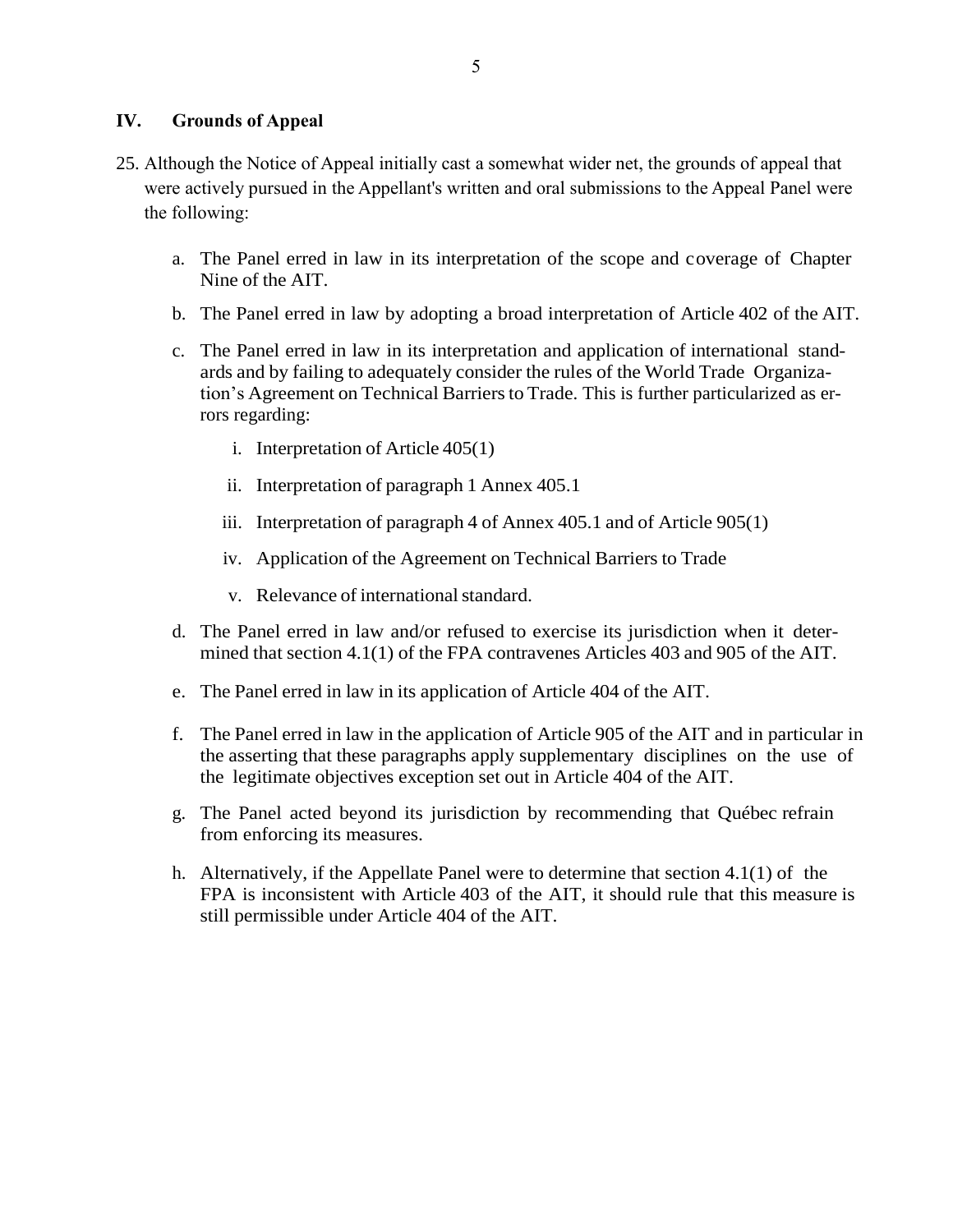## **V. Standard of Review**

## *Introduction*

- 26. Before addressing the individual grounds of appeal, the Appellate Panel must determine the standard of review that applies to its review of the Panel decision. This is a matter of first instance; since as noted previously, this is the first Appellate Panel review under the AIT.
- 27. Canadian administrative law recognizes two standards of review when an appellate body or a court exercising judicial review functions reviews the decision of a first instance decisionmaker.
- 28. One is the standard of "correctness", which means that the reviewing body must decide whether or not the decision of the first instance decision-maker was correct. If the reviewing body disagrees with the decision-maker, the reviewing body may substitute its decision for that of the decision-maker.
- 29. A standard of "reasonableness", on the other hand, means that the reviewing body must decide whether the decision of the first instance decision-maker was "reasonable", in the sense that it falls within the range of acceptable outcomes. The reviewing body is said to owe "deference" to the decision-maker and may not substitute its views for those of the decision-maker unless the decision under review falls outside of the range of acceptable outcomes.<sup>2</sup>
- 30. The standards of review were developed by the courts and are most commonly applied when a Court of Appeal reviews the decision of a lower court; or, when a court (usually a court of first instance) judicially reviews the decision of an administrative decision-maker. As we will see, a careful examination of the rationale for the standards of review is necessary in order to determine how they apply to an appellate review under the AIT. First however, it is necessary to examine how standards of review are applied in the courts.

## *Standard of review in the Court of Appeal*

31. The leading authority on the standard of review to be applied when a Court of Appeal is hearing an appeal from a lower court is *Housen v Nikolaisen,* [2002] 2 S.C.R. 235; 2002 SCC 33. In that case, the Supreme Court of Canada instructs Courts of Appeal on the standard of review that they are to apply to: questions of law, questions of fact, inferences of fact, and questions of mixed fact and law. It also addresses the reasons for these standards.

<sup>2</sup> See, *Dunsmuir v New Brunswick*, [2008] 1 S.C.R. 190; 2008 SCC 9.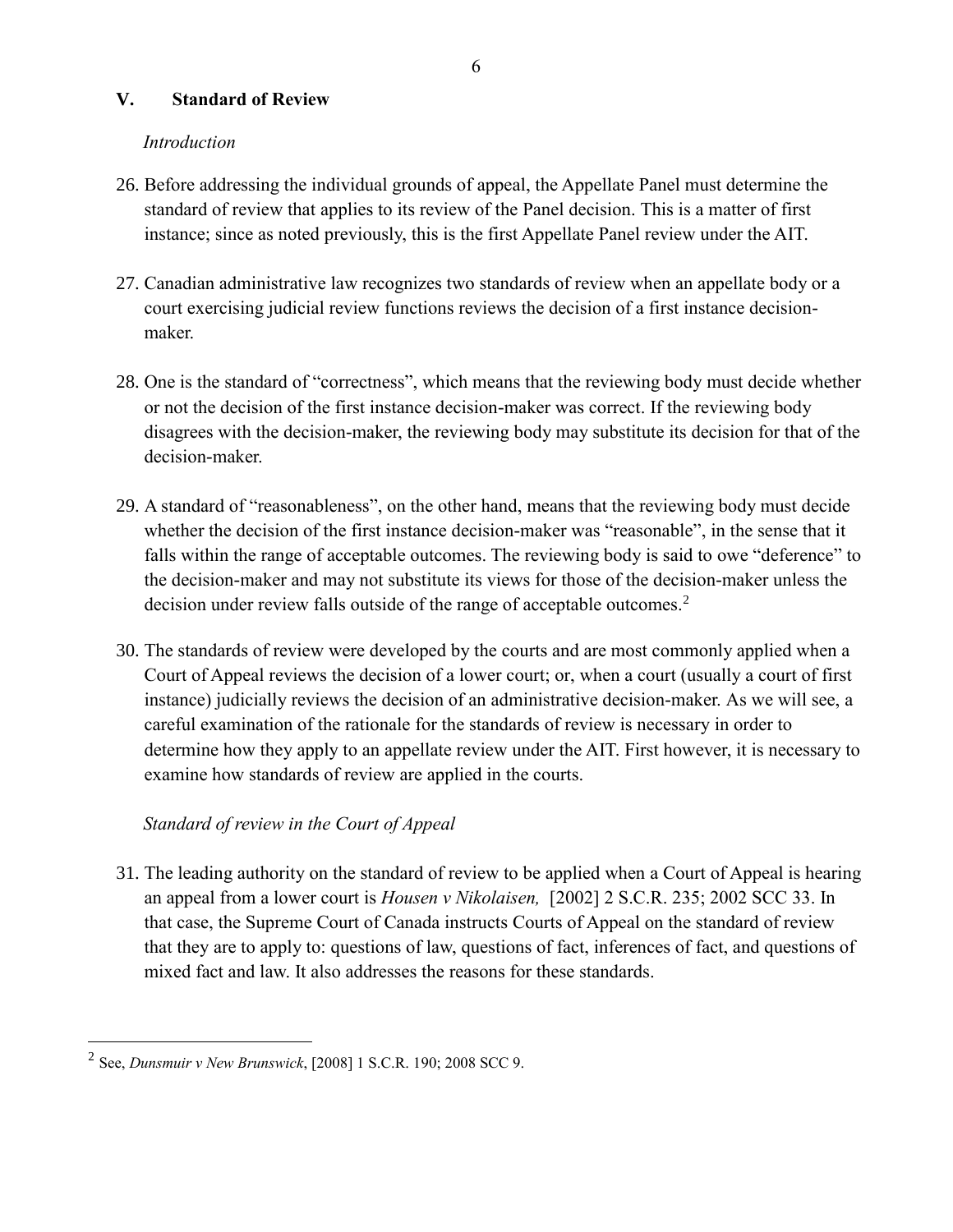32. The applicable principles are stated as follows:

#### Questions of Law

On a pure question of law, the basic rule with respect to the review of a trial judge's findings is that an appellate court is free to replace the opinion of the trial judge with its own. Thus the standard of review on a question of law is that of correctness…

There are at least two underlying reasons for employing a correctness standard to matters of law. First, the principle of universality requires appellate courts to ensure that the same legal rules are applied in similar situations. … A second and related reason for applying a correctness standard to matters of law is the recognized law-making role of appellate courts … Thus, while the primary role of trial courts is to resolve individual disputes based on the facts before them and settled law, the primary role of appellate courts is to delineate and refine legal rules and ensure their universal application. In order to fulfill the above functions, appellate courts require a broad scope of review with respect to matters of law.<sup>3</sup>

#### Questions of Fact

The standard of review for findings of fact is that such findings are not to be reversed unless it can be established that the trial judge made a "palpable and overriding error"…<sup>4</sup>

Deference is desirable for several reasons: to limit the number and length of appeals, to promote the autonomy and integrity of the trial or motion court proceedings on which substantial resources have been expended, to preserve the confidence of litigants in those proceedings, to recognize the competence of the trial judge or motion judge and to reduce needless duplication of judicial effort with no corresponding improvement in the quality of justice.<sup>5</sup>

#### Inferences of Fact

We reiterate that it is not the role of appellate courts to second-guess the weight to be assigned to the various items of evidence. If there is no palpable and overriding error with respect to the underlying facts that the trial judge relies on to draw the inference, then it is only where the inference-drawing process itself is palpably in error that an appellate court can interfere with the factual conclusion. The appellate court is not free to interfere with a factual conclusion that it disagrees with where such disagreement stems from a difference of opinion over the weight to be assigned to the underlying facts.<sup>6</sup>

<sup>3</sup> *Housen* at para. 8-9

<sup>4</sup> *Housen* at para. 10

<sup>5</sup> *Housen* at para. 12, quoting Laskin JA in *Gottardo Properties* at para. 48

<sup>6</sup> *Housen* at para. 23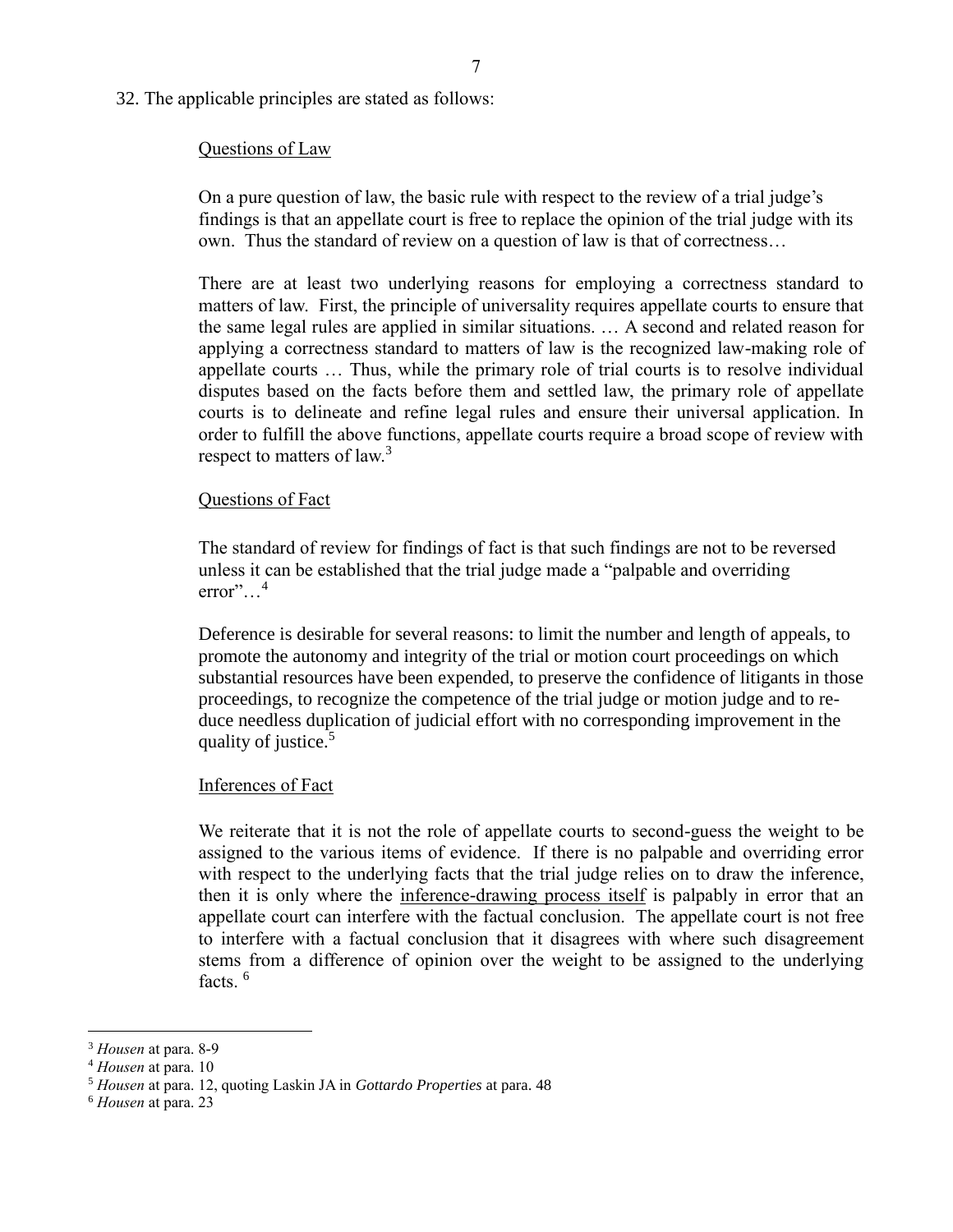Although the trial judge will always be in a distinctly privileged position when it comes to assessing the credibility of witnesses, this is not the only area where the trial judge has an advantage over appellate judges. Advantages enjoyed by the trial judge with respect to the drawing of factual inferences include the trial judge's relative expertise with respect to the weighing and assessing of evidence, and the trial judge's inimitable familiarity with the often vast quantities of evidence. This extensive exposure to the entire factual nexus of a case will be of invaluable assistance when it comes to drawing factual conclusions. In addition, concerns with respect to cost, number and length of appeals apply equally to inferences of fact and findings of fact, and support a deferential approach towards both. <sup>7</sup>

### Questions of Mixed Fact and Law

At the outset, it is important to distinguish questions of mixed fact and law from factual findings (whether direct findings or inferences). Questions of mixed fact and law involve applying a legal standard to a set of facts … On the other hand, factual findings or inferences require making a conclusion of fact based on a set of facts. … <sup>8</sup>

[A] question of mixed fact and law ... is subject to a standard of palpable and overriding error unless it is clear that the trial judge made some extricable error in principle with respect to the characterization of the standard or its application, in which case the error may amount to an error of law.<sup>9</sup>

#### *Standard of Review in Judicial Review*

- 33. The leading authority on the standard of review to be applied when a court judicially reviews the decision of an administrative decision-maker is *Dunsmuir v New Brunswick*, [2008] 1 S.C.R. 190; 2008 SCC 9.
- 34. *Dunsmuir* sets out the following principles regarding selection of the standard of review on a judicial review application:

In summary, the process of judicial review involves two steps. First, courts ascertain whether the jurisprudence has already determined in a satisfactory manner the degree of deference to be accorded with regard to a particular category of question. Second, where the first inquiry proves unfruitful, courts must proceed to an analysis of the factors making it possible to identify the proper standard of review.<sup>10</sup>

The analysis must be contextual. As mentioned above, it is dependent on the application of a number of relevant factors, including: (1) the presence or absence of a privative clause; (2) the purpose of the tribunal as determined by interpretation of enabling legislation; (3) the nature of the question at issue, and; (4) the expertise of the tribunal. In

<sup>7</sup> *Housen* at para. 25

<sup>8</sup> *Housen* at para. 26

<sup>9</sup> *Housen* at para. 37

<sup>10</sup> *Dunsmuir* at para. 62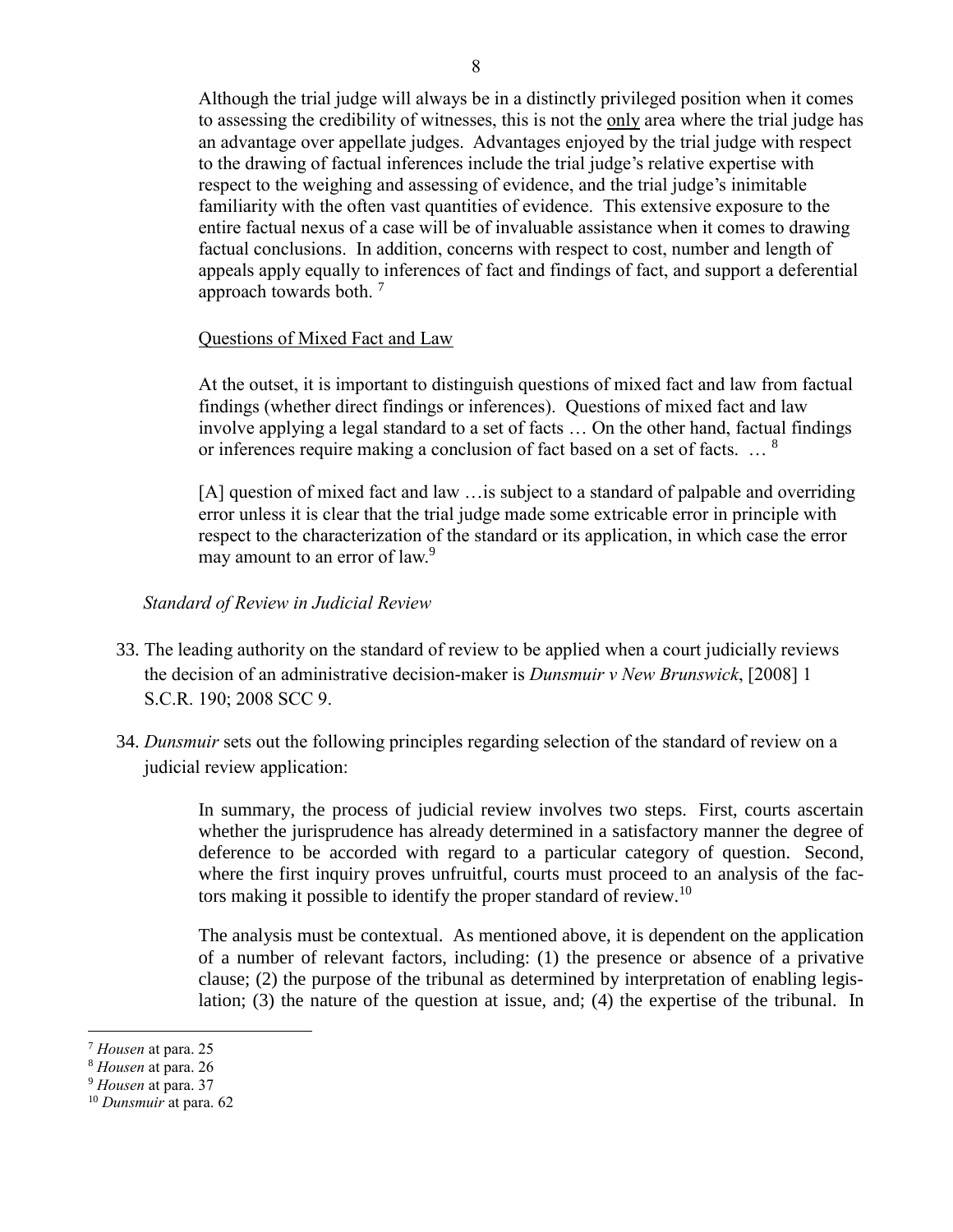many cases, it will not be necessary to consider all of the factors, as some of them may be determinative in the application of the reasonableness standard in a specific case.<sup>11</sup>

35. The importance of a privative clause is explained in the following terms:

The existence of a privative or preclusive clause gives rise to a strong indication of review pursuant to the reasonableness standard. This conclusion is appropriate because a privative clause is evidence of Parliament or a legislature's intent that an administrative decision maker be given greater deference and that interference by reviewing courts be minimized. <sup>12</sup>

- 36. Where a question of law involves a decision-maker's "home statute" or an area where it has specialized expertise, the court will generally give deference to the decision-maker's interpretation of the law.<sup>13</sup>
- 37. On the other hand, where the question of law is one of general law "that is both of central importance to the legal system as a whole and outside the adjudicator's specialized area of expertise", the court will apply a standard of correctness.<sup>14</sup>
- 38. The court will also apply a standard of correctness to "true questions of jurisdiction or *vires"*, i.e. "where the tribunal must explicitly determine whether its statutory grant of power gives it the authority to decide a particular matter". The court must view the tribunal's jurisdiction in a "robust" manner and "reviewing judges must not brand as jurisdictional issues that are doubtfully so."<sup>15</sup>

### *Standard of Review by Appellate Administrative Tribunal*

### Jurisprudence

- 39. We have been referred to a number authorities that address the standard of review to be applied by an appellate administrative tribunal: *Newton v. Criminal Trial Lawyers Association*, 2010 ABCA 399; *Parizeau v Barreau du Québec*, 2011 QCCA 1498; *BC Society for the Prevention of Cruelty to Animals v. British Columbia (Farm Industry Review Board)*, 2013 BCSC 2331; *Huruglica v Canada (Minister of Citizenship and Immigration)*, 2014 FC 79; *Alverez v Canada (Minister of Citizenship and Immigration)*, 2014 FC 702; *Spasoja v Canada (Minister of Citizenship and Immigration)*, 2014 FC 913.
- 40. The *Newton* case involved a finding of police misconduct by a presiding officer hearing a disciplinary complaint under the *Police Act;* and, a subsequent review of the presiding officer's decision by the Law Enforcement Review Board, which conducted a *de novo* hearing.

<sup>11</sup> *Dunsmuir* at para. 64

<sup>12</sup> *Dunsmuir* at para. 52

<sup>13</sup> *Dunsmuir* at para. 54; See also, *Information and Privacy Commissioner v Alberta*, [2011] 3 S.C.R. 654

<sup>14</sup> *Dunsmuir* at para. 60

<sup>15</sup> *Dunsmui*r at para. 59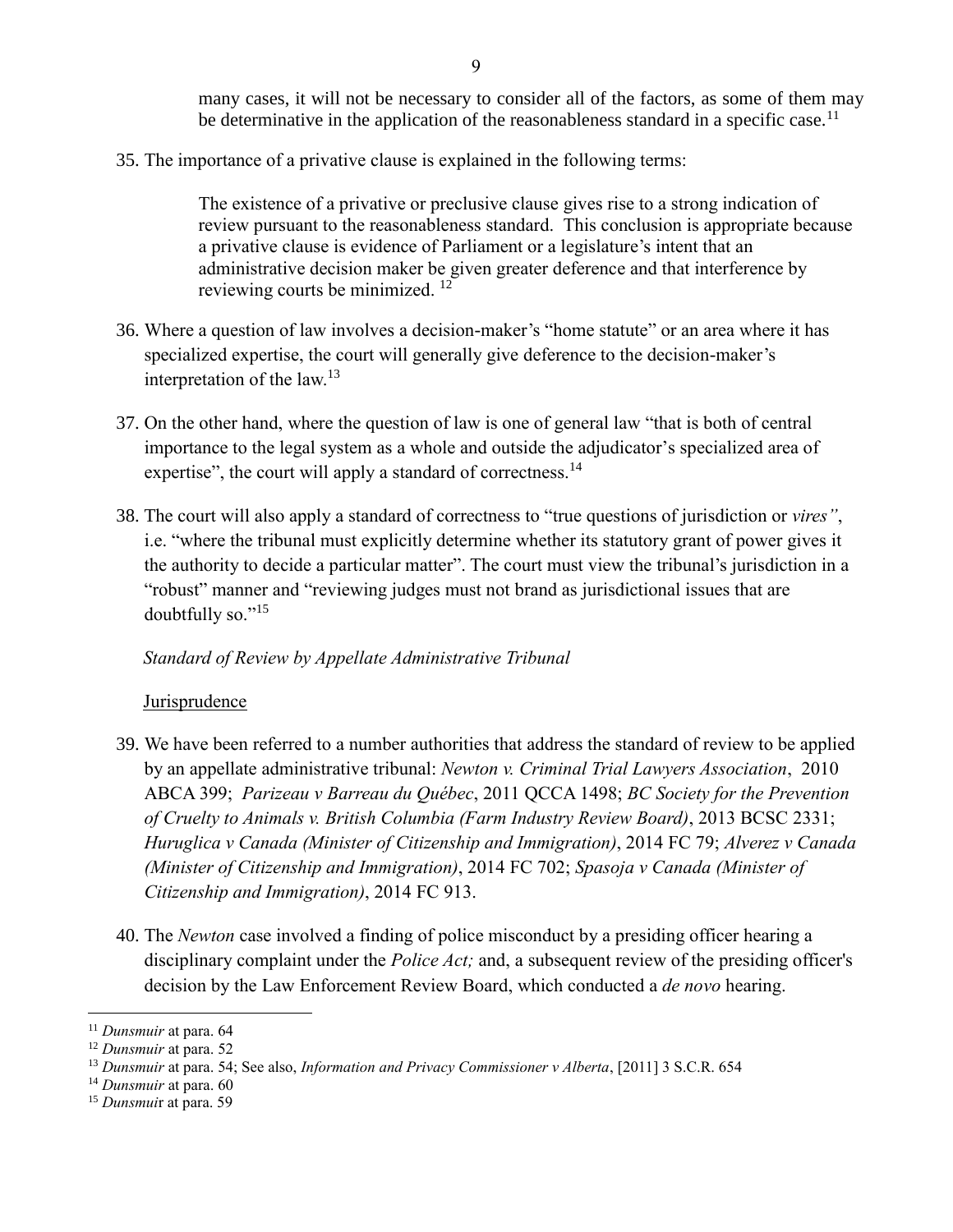- 41. The Alberta Court of Appeal allowed a statutory appeal from the decision of the Law Enforcement Review Board on the grounds that the Board had applied the wrong standard of review.
- 42. The Court comments as follows<sup>16</sup>:

The determination of the standard of review to be applied by an appellate administrative tribunal (here the Board) to the decision of an administrative tribunal of first instance (here the presiding officer) requires a consideration of many of the same factors that are discussed in *Housen* and *Dunsmuir*/*Pushpanathan*, adapted to the particular context …

The following factors should generally be examined:

(a) the respective roles of the tribunal of first instance and the appellate tribunal, as determined by interpreting the enabling legislation;

- (b) the nature of the question in issue;
- (c) the interpretation of the statute as a whole;
- (d) the expertise and advantageous position of the tribunal of first instance, compared to that of the appellate tribunal;
- (e) the need to limit the number, length and cost of appeals;

(f) preserving the economy and integrity of the proceedings in the tribunal of first instance; and

- (g) other factors that are relevant in the particular context.
- 43. The Court also noted that: "the mere presence of a right of appeal does not warrant a correctness standard of review"<sup>17</sup>.
- 44. The *Parizeau* case began when a lawyer, Ms. Parizeau, was struck off the roll of the Québec Order of Advocates for various ethical infractions in her handling of a divorce case.
- 45. After the prescribed period of disqualification expired, she applied to the "Motions Committee" of the Quebec bar to be reinstated but was refused. She appealed this refusal to the Professions Tribunal, which quashed the decision of the Motions Committee and ordered her reinstatement. The Québec bar then sought judicial review of the Professions Tribunal decision in the Superior Court; and, the Superior Court quashed the Professions Tribunal decision. On appeal to the Québec Court of Appeal, the court allowed the appeal and restored the decision of the Professions Tribunal.

<sup>16</sup> *Newton* at para. 42-43

<sup>17</sup> *Newton* at para. 52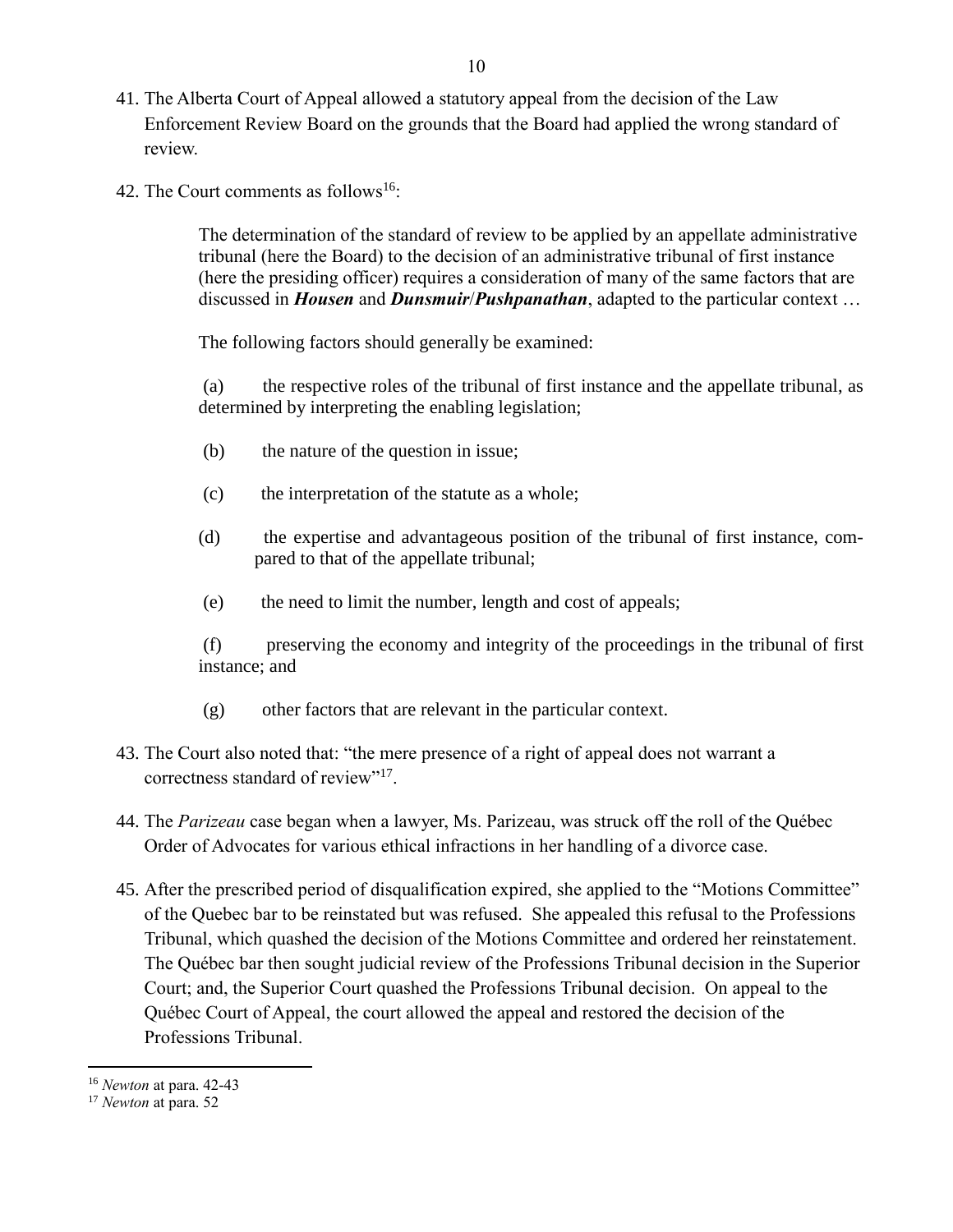46. The Quebec Court of Appeal identifies the different considerations that apply to judicial review and an administrative appeal in the following terms:

## (TRANSLATION)

That said, if these teachings apply when Parliament provides that the right of appeal from decisions of a specialized administrative tribunal is to be exercised before a general court of justice – and that is what is at issue in all these Supreme Court decisions – then do these teachings also apply when appeal lies before *another administrative body, which is also specialized*? In the first case, the dynamic specific to administrative law is expressed fully and the distinction between a specialized administrative body, to which Parliament has entrusted the expert mission of developing standards in a particular area, and a general court of justice, the guardian of the rule of law, as underlined above (see *supra,* para. 69), commands that the matter be treated according to the rules of judicial review. However, can this dynamic and the resulting imperative apply in the second case, when the appellate body is also part of the administrative branch of law? The reasons that justify the deference of courts of justice toward specialized administrative bodies, which reasons derive from the organization and respective roles of the executive and judicial branches of government as well as from respect for the intent of the law, are hardly persuasive when the appellate body itself belongs to the administrative branch of law and is vested with a specialized mandate as well. $18$ 

- 47. The Quebec Court of Appeal notes that the Professions Tribunal is given a broad appellate power to confirm modify or quash any decisions submitted to it and to render any decision that in its judgment ought to have been rendered at first instance. Given this broad authority, the Court of Appeal says that the tribunal has a true appellate jurisdiction and it is inappropriate to impose a level of deference that would convert this function into a "pseudo-judicial review".<sup>19</sup>
- 48. The court concludes that the correct standard of review for appellate administrative bodies is the *Housen* standard as applied by courts of appeal, but broadly qualifies this statement by adding: (TRANSLATION) "with all the reservations and adaptations that are required by the particular statute in each case as well as by the general rules of administrative law." <sup>20</sup>
- 49. In concluding that the Professions Tribunal has a broad power to correct errors of law by the Motions Committee, the Court of Appeal recognizes that the Tribunal (TRANSLATION) "…was created by Parliament in order to oversee the whole Québec professional regulation system and to assure the development of general standards, including in disciplinary matters and in matters of access or re-access to different professions." 21

<sup>18</sup> *Parizeau* at para. 75

<sup>19</sup> *Parizeau* at para.78

<sup>20</sup> *Parizeau* at para 81

<sup>21</sup> *Parizeau* at para 86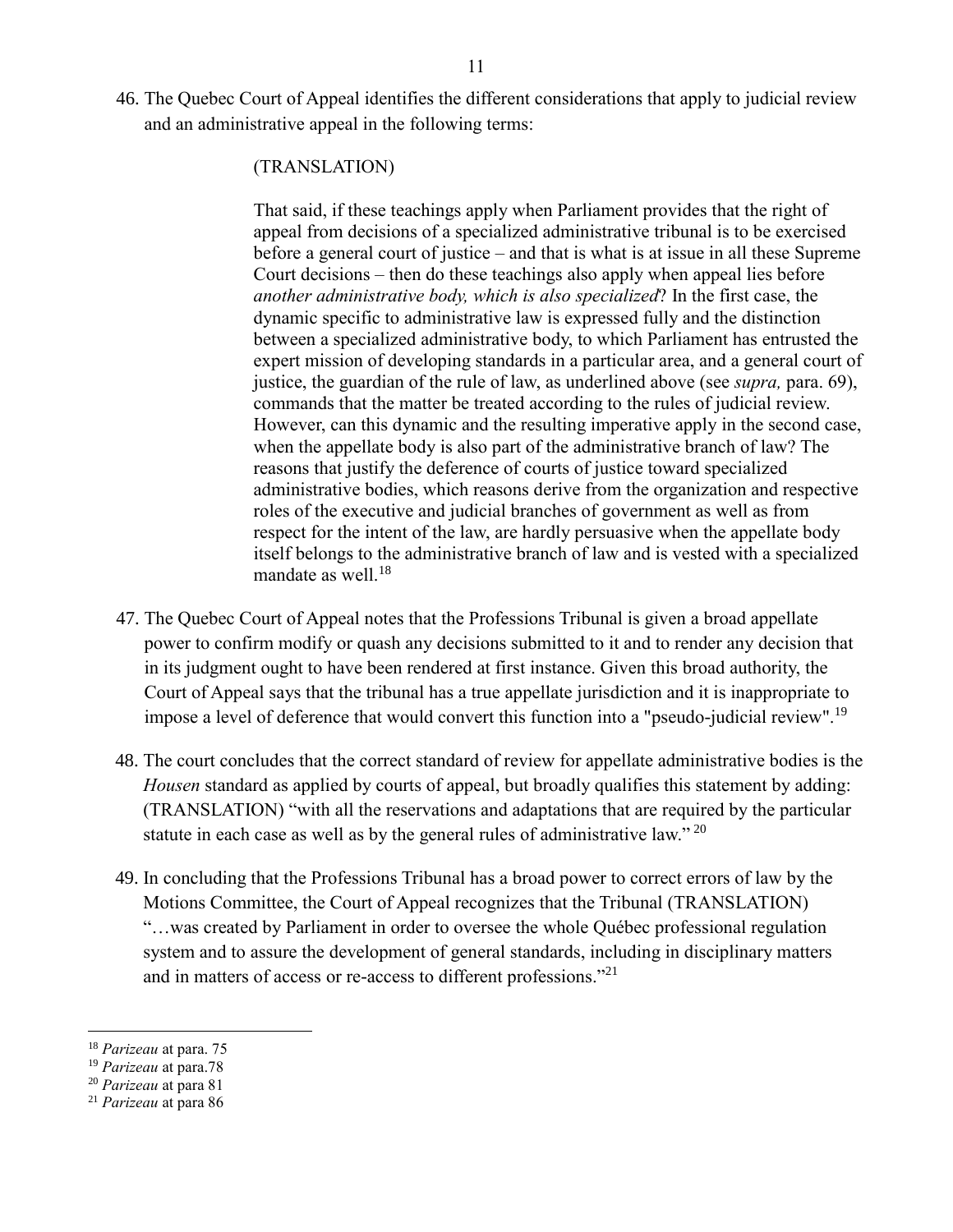- 50. The *BCSPCA* case involves the scope of the appellate authority of the Farm Industry Review Board (FIRB) to hear appeals from the decision of an SPCA agent to take an animal into custody. Under the relevant legislation, the SPCA itself was given authority to review the agent's decision; but if that authority was not exercised within 28 days of the request for review, the FIRB could hear the appeal directly from the agent's decision. The FIRB also had jurisdiction if the SPCA reviewed the agent's decision and upheld it. $^{22}$
- 51. Before the FIRB, the SPCA argued that the FIRB jurisdiction was a "true appeal" and not a *de novo* hearing and that the standard of review was reasonableness.
- 52. The FIRB quite reasonably concluded that if it had the authority to entertain an appeal when there was no review by the SPCA, then its appellate jurisdiction could not be limited to reviewing the reasonableness of SPCA reviews. The FIRB concluded that it had the authority to apply a correctness standard "not limited to the record before the Society, but taking into account all relevant factors including any material changes that occurred during the appeal period."<sup>23</sup>
- 53. On judicial review to the British Columbia Supreme Court, the court upheld the FIRB decision. It refused to follow *Newton* because "it turns on the interpretation of a very different statute" and "it appears never to have been followed outside of Alberta"; and, more significantly, because "I also consider, with respect, that the Alberta Court of Appeal's reasoning on the standard of review of tribunals decisions is inconsistent with subsequent pronouncements of the Supreme Court of Canada, discussed below."<sup>24</sup>
- 54. While several Supreme Court of Canada decisions are indeed "discussed below" in *BCSPCA*, the Court does not explain how *Newton* is supposed to be inconsistent with these decisions.
- 55. *Huruglica, Alverez* and *Spasoja* all involve the same issue. In each case, the Refugee Appeal Division ("RAD") created under the *Immigration and Refugee Protection Act* ("IRPA") analyzed its role in reviewing decisions of the Refugee Protection Division ("RPD"). The RAD applied the *Newton* analysis and concluded that the correct standard for its review of RPD decisions was reasonableness. In each case, this conclusion was overturned by the Federal Court on judicial review. *Alverez* and *Spasoja* also cite the *Parizeau* case with approval.
- 56. All three decisions focus on the nature of the appeal right conferred by the IRPA and conclude that a reasonableness standard is incompatible with that right. In particular section 110(1) of IRPA permits an appeal on "a question of law, of fact or of mixed law and fact to the Refugee Appeal Division against the decision of the Refugee Protection Division to allow or reject the person's claim for refugee protection"; and, 110(3)-(6) contains detailed provisions about when the RAD appeal is to be on the record before the RPD and when new evidence may be heard.

<sup>22</sup> *BCSPCA* at para. 8

<sup>23</sup> *BCSPCA* at para. 25

<sup>24</sup> *BCSPCA* at para. 31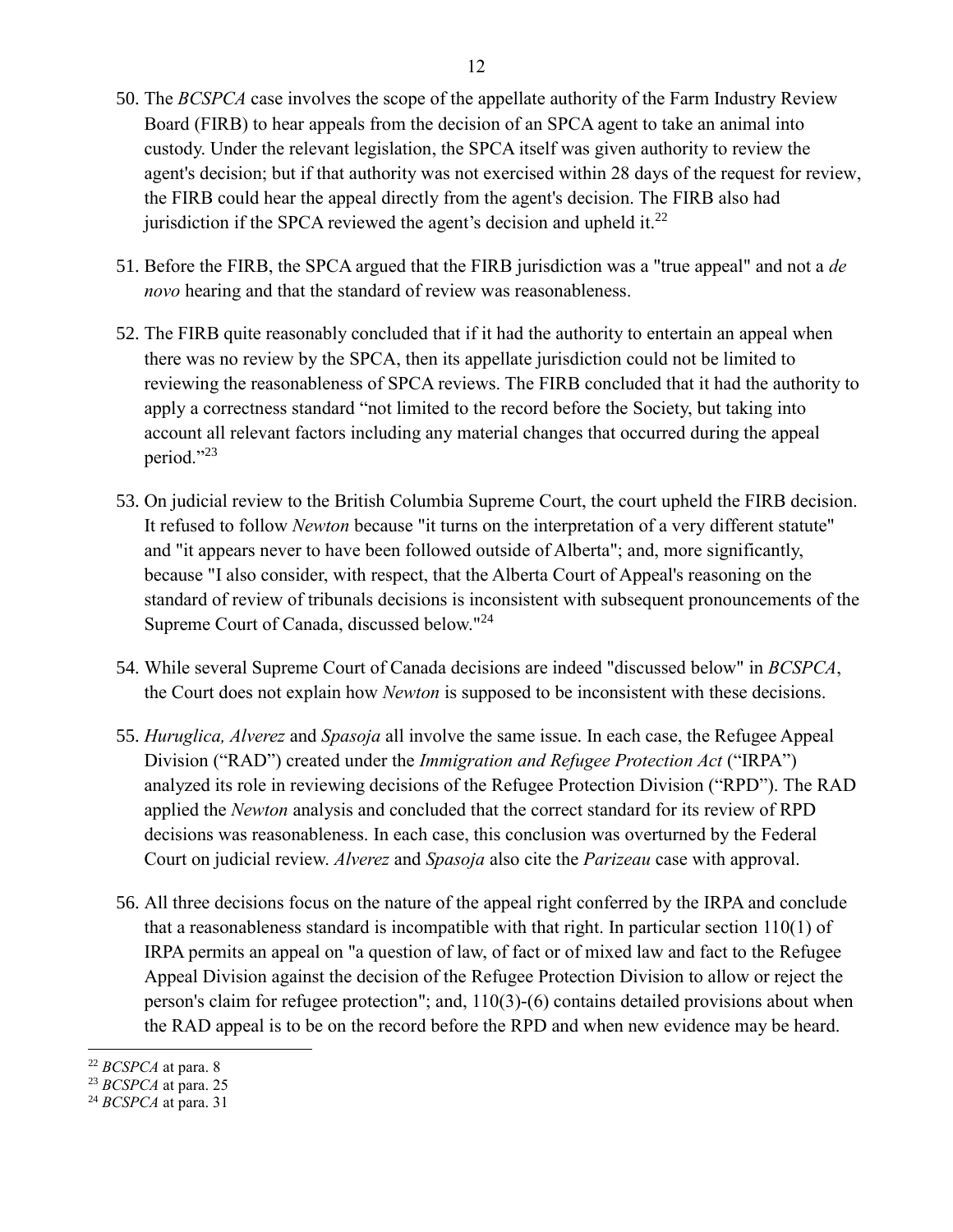- 57. All of the preceding jurisprudence involved appellate administrative bodies that were created by legislation. The AIT however is not a statute but an agreement and its dispute resolution procedures resemble in some respects a codified negotiation and arbitration process. For that reason, the parties also refer to *Sattva Capital Corp. v Creston Moly Corp*., 2014 SCC 53.
- 58. The *Sattva* case involved a contract to pay a finder's fee in shares of the Creston company. The parties disagreed on the interpretation of their contract with respect to the date that should be used to price the shares and whether a "maximum amount" proviso limited the fee to US\$1.5 million on the date the fee was payable. An arbitrator found in favour of Sattva.
- 59. Creston applied to the British Columbia Supreme Court under section 31(2) of the *Arbitration Act* for leave to appeal the arbitral award. Such appeals were only available on "any question of law" that met the statutory criteria.
- 60. The British Columbia Supreme Court refused leave on the ground that the matter in dispute did not raise a question of law. The Court of Appeal reversed the decision and granted the application for leave to appeal, finding that the arbitrator's failure to address the meaning of the agreement's "maximum amount" proviso raised a question of law.
- 61. The British Columbia Supreme Court then heard the appeal and dismissed it on the ground that the arbitrator's decision was correct. The Court of Appeal allowed an appeal from the British Columbia Supreme Court decision. Finally, Sattva appealed the decision to grant leave to appeal and the decision on the merits of the appeal to the Supreme Court of Canada. The Supreme Court of Canada allowed the appeal and restored the arbitrator's award.
- 62. The Supreme Court of Canada found that the issue in dispute was not a "question of law" and therefore leave to appeal the arbitral award should not have been granted.
- 63. The Court recognized that: "[h]istorically, determining the legal rights and obligations of the parties under a written contract was considered a question of law"<sup>25</sup>. It decided however that: "that the historical approach should be abandoned. Contractual interpretation involves issues of mixed fact and law as it is an exercise in which the principles of contractual interpretation are applied to the words of the written contract, considered in light of the factual matrix."<sup>26</sup>
- 64. The Court goes on to say that:

[51] The purpose of the distinction between questions of law and those of mixed fact and law further supports this conclusion. One central purpose of drawing a distinction between questions of law and those of mixed fact and law is to limit the intervention of appellate courts to cases where the results can be expected to have an impact beyond the parties to the particular dispute. It reflects the role of courts of appeal in

<sup>25</sup> *Sattva* at para. 43

<sup>26</sup> *Sattva* at para. 50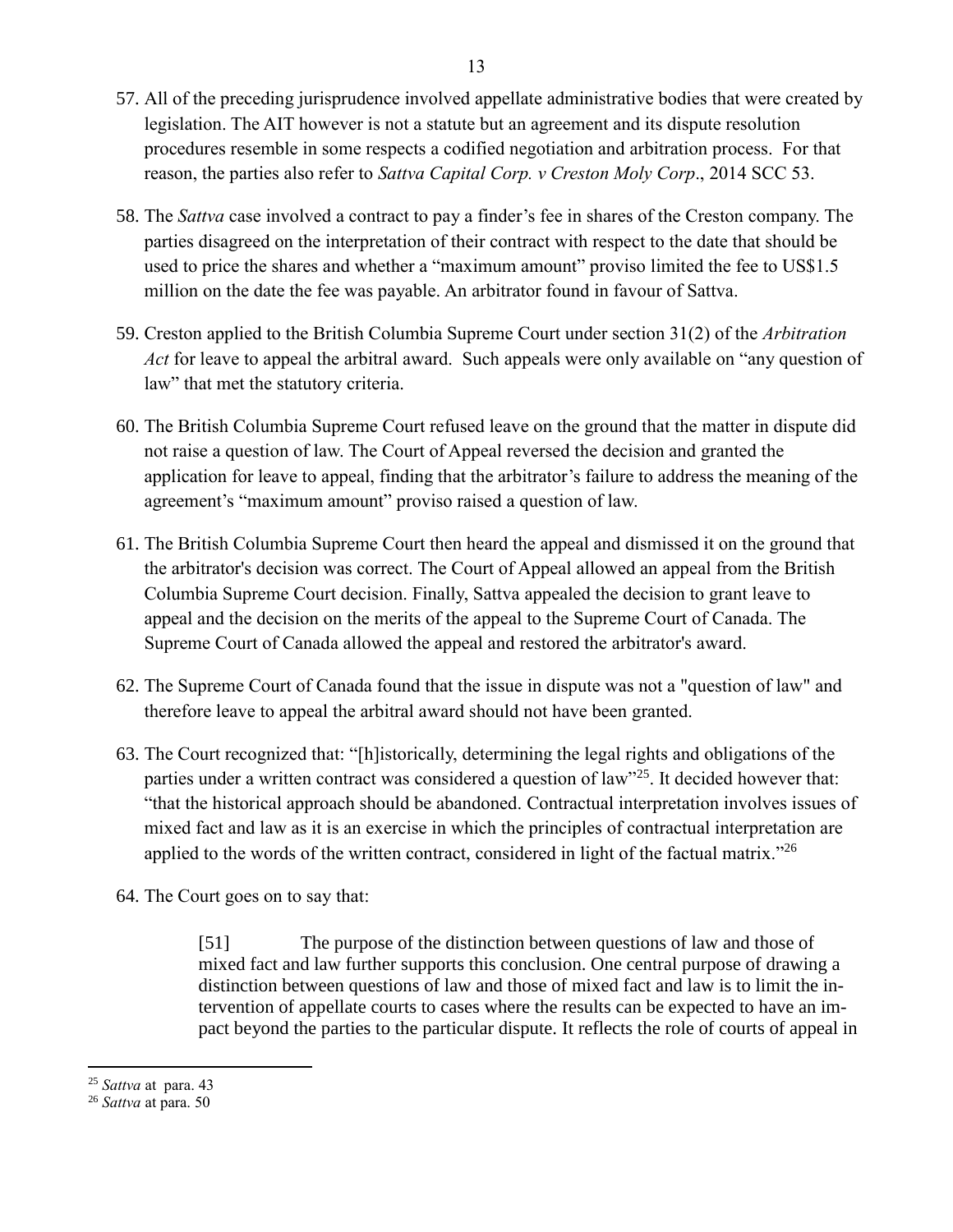ensuring the consistency of the law, rather than in providing a new forum for parties to continue their private litigation. For this reason, *Southam* identified the degree of generality (or "precedential value") as the key difference between a question of law and a question of mixed fact and law. The more narrow the rule, the less useful will be the intervention of the court of appeal …

[52] Similarly, this Court in *Housen* found that deference to fact-finders promoted the goals of limiting the number, length, and cost of appeals, and of promoting the autonomy and integrity of trial proceedings (paras. 16-17). These principles also weigh in favour of deference to first instance decision-makers on points of contractual interpretation. The legal obligations arising from a contract are, in most cases, limited to the interest of the particular parties. Given that our legal system leaves broad scope to tribunals of first instance to resolve issues of limited application, this supports treating contractual interpretation as a question of mixed fact and law.

[53] Nonetheless, it may be possible to identify an extricable question of law from within what was initially characterized as a question of mixed fact and law … Legal errors made in the course of contractual interpretation include "the application of an incorrect principle, the failure to consider a required element of a legal test, or the failure to consider a relevant factor" … Moreover, there is no question that many other issues in contract law do engage substantive rules of law: the requirements for the formation of the contract, the capacity of the parties, the requirement that certain contracts be evidenced in writing, and so on.

[54] However, courts should be cautious in identifying extricable questions of law in disputes over contractual interpretation.

## Positions of the Parties

- 65. The parties and the interveners in the present case have each identified aspects of the AIT that they say militate in favour of the standard of review for which they contend.
- 66. The Appellant says that the standard of correctness ought to be applied because:
	- a. The appeal process under the AIT is the "final stage in the arbitration process" and not a judicial review. It notes that, under Article 1707.4, the Report of a Panel is final and not subject to judicial review "unless appealed pursuant to Article 1706.1(1)"; whereas the report of an Appellate Panel is simply "final and not subject to judicial review".
	- b. Reference is made to Annex 1704(2) regarding the composition of Panels and Appellate Panels. Panel members shall "have expertise or experience in matters covered by this Agreement" and "at least one member of each Party's roster shall have expertise in Canadian administrative law or the resolution of disputes arising under Canadian administrative law."<sup>27</sup> Appellate Panel members, on the other hand, are all required to

<sup>&</sup>lt;sup>27</sup> Annex 1704(2), para. 3(a) and 4.1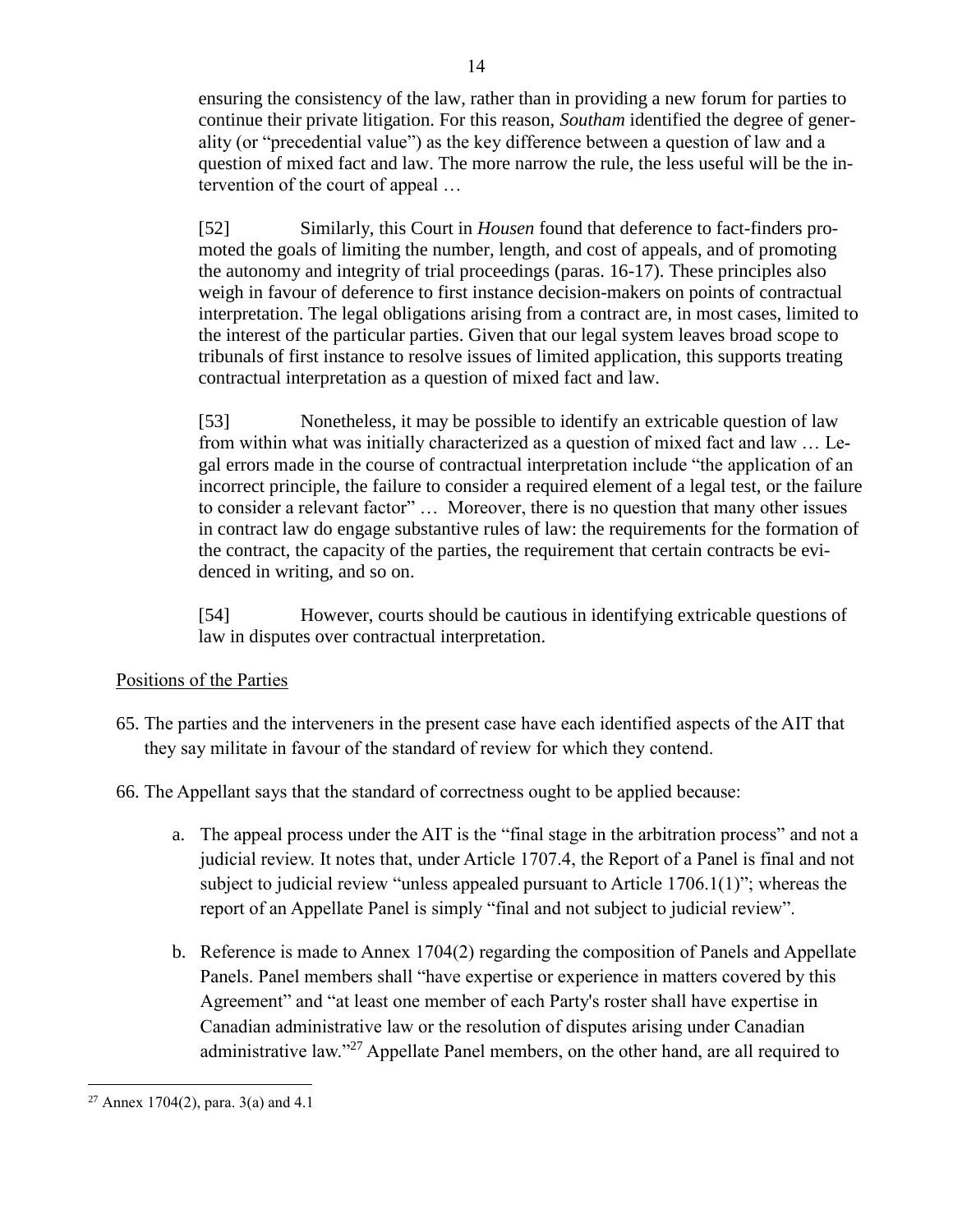have "expertise in Canadian administrative law or the resolution of disputes arising under Canadian administrative law" but there is no requirement that they have "expertise or experience in matters covered by this Agreement". The Appellant says that the Panel and Appellate Panel are nevertheless similar in composition and method of operation and the Appellate Panel has all of the expertise required to decide a question of law raised by the implementation of the AIT.

- c. Applying a standard of reasonableness to article 1706.1 would sterilize the appellate arbitration mechanism and disturb the overall balance of the AIT. The Appellant notes that the appeal mechanism was introduced at the same time as the parties agreed to subject themselves to enforceable monetary penalties.
- d. Article 1706.1, paragraph 4(a) is said to show the intention of the parties to create an unrestricted right of appeal. This paragraph gives the Appeal Panel authority to "confirm, vary, rescind, or substitute the Report of the Panel in whole or in part, or refer the matter back to the panel for re-hearing".
- 67. The respondent and the interveners say that the standard of reasonableness ought to be applied because:
	- a. The different types of expertise required of Panels and Appellate Panels by Annex 1704(2) mean that the Appellate Panel should show deference to the findings of the Panel.
	- b. An Appellate Panel under the AIT is an ad hoc body for resolution of a particular dispute and it is *not* expected to provide a supervisory role in ensuring overall consistency in the development of the law of internal trade, unlike for example, the WTO Appellate Body. Appellate Panel decisions are not binding on Panels other than the Panel under review.
	- c. Reference is made to Article  $101(4)(d)$  in which the parties to the AIT recognized the need for dispute settlement mechanisms that are "accessible, timely, credible and effective" and Article 1705(3) that requires proceedings before presiding body to be dealt with "as informally and expeditiously as the circumstances and considerations of fairness permit." These provisions are said to favor limited appeal rights.
	- d. Annex 1705(1), par. 35 allows interveners to participate fully in hearings before the Panel, while paragraph 44.3 provides that in the appeal process interveners are only permitted to provide a written response to the appellant's submission. It is suggested that, in consequence, fairness to interveners requires that only a limited right of appeal be given.

## **VI. Analysis of Standard of Review**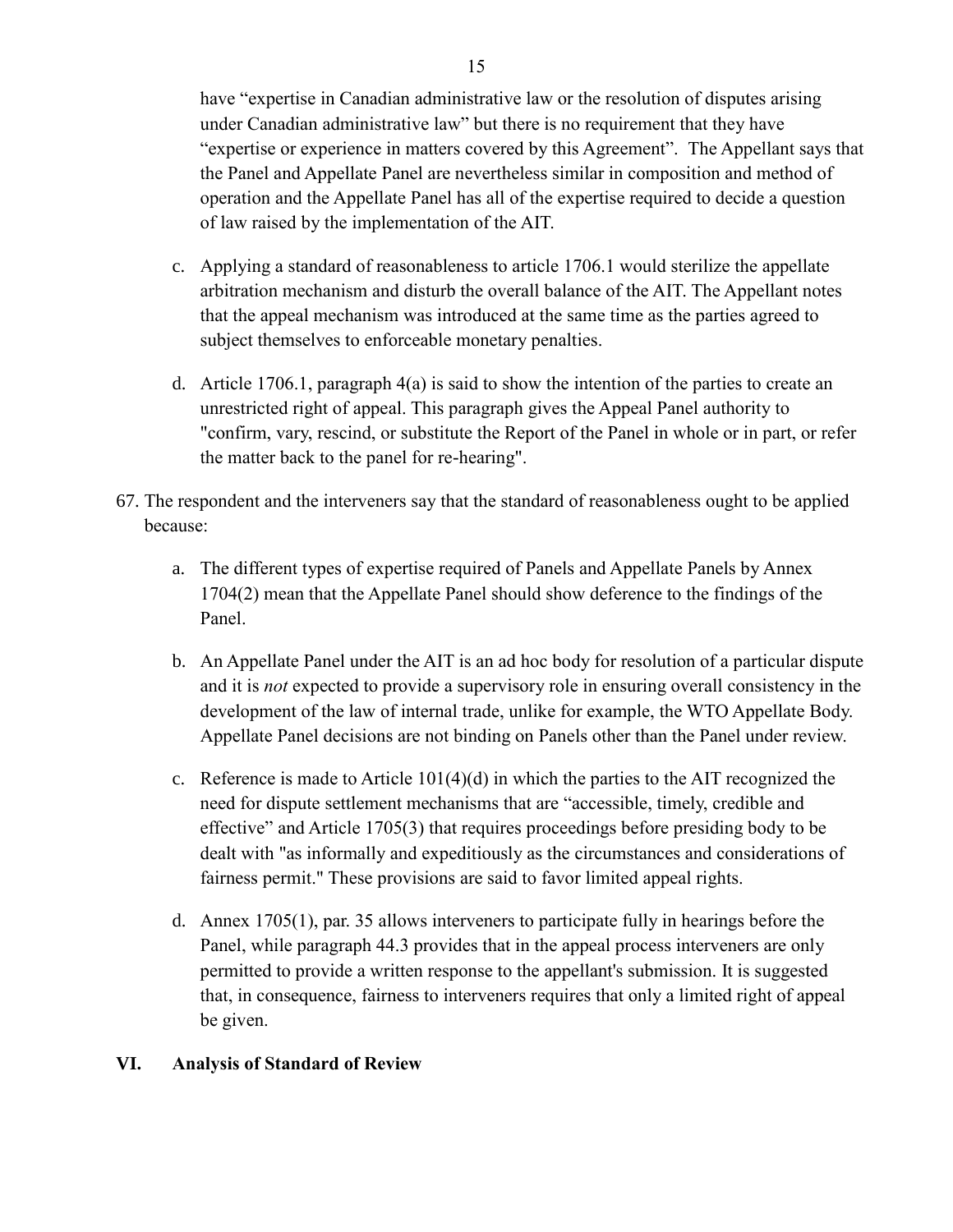#### General Principles

- 68. The jurisprudence regarding appellate administrative bodies is relatively consistent in applying the first three of the *Newton* criteria, i.e. they consider: the respective roles of the tribunal of first instance and the appellate tribunal, as determined by interpreting the enabling legislation; the nature of the question in issue; and, the interpretation of the statute as a whole. In our view this is a good starting point.
- 69. *Parizeau* and the cases following it, make the point that when the legislature creates an administrative appellate body to review the decision of another administrative body, it must have intended to create a standard of review that is different than the standard of review that the courts would normally apply in an application for judicial review. Otherwise, it would have simply left the administrative tribunal to be judicially reviewed by the courts.<sup>28</sup>
- 70. With respect, we do not consider that to be a strong point. One could just as well say that if the legislature had intended a standard of review similar to that applied by the Court of Appeal it would have created a right of appeal to the Court of Appeal.
- 71. Moreover, an appellate administrative body can be created for reasons other than selecting the standard of review.
- 72. *Parizeau* makes a more fundamental point however, when it says that the courts generally adopt a position of deference to administrative tribunals on judicial review in recognition of the different roles of the courts and the tribunals. The administrative tribunal is vested by the legislature with the authority and responsibility to decide specialized matters within its jurisdiction. The court is a generalist body with the authority and responsibility to protect the rule of law and to ensure that administrative tribunals: act within their jurisdiction, follow the rules of natural justice and do not make errors of law that affect matters beyond their specialized remit. An appellate administrative tribunal does not have the responsibilities of a court but rather has an oversight function within the same administrative structure in which the original administrative tribunal is operating. As such, it does not have the same reasons for deference as a court.<sup>29</sup>

<sup>28</sup> *Parizeau* at para. 78; *Huruglica* at para. 41; *Alverez* at para. 25;

<sup>29</sup> See, *Parizeau* at para. 75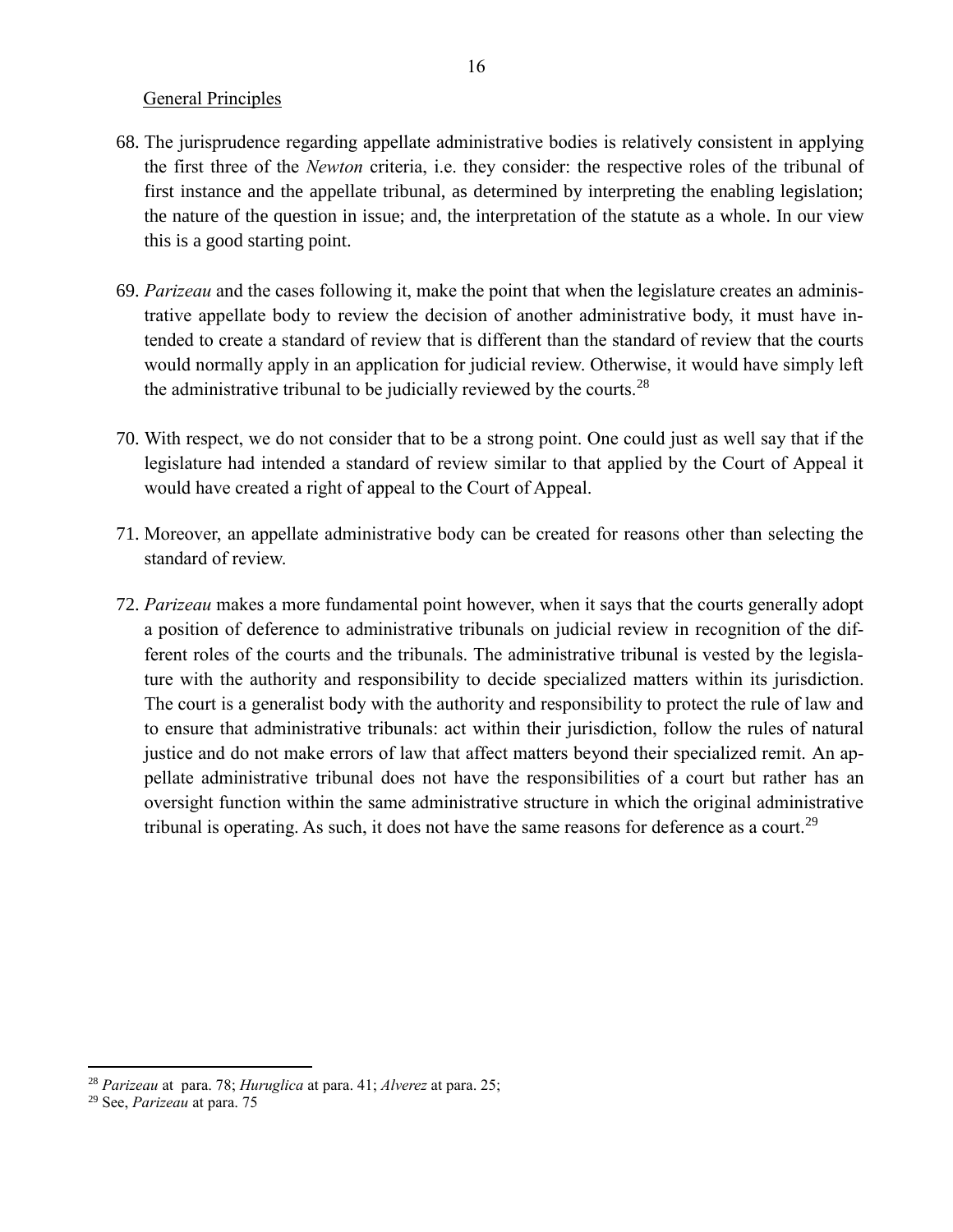73. In our view this is correct as far as it goes, but it does not mean that an appellate administrative tribunal can never review a first instance tribunal on a standard of reasonableness. It just means that if reasonableness *is* the appropriate standard, the reason for that standard must be found in the legislation (or in our case Agreement) creating the two tribunals or other relevant factors; not in jurisprudence governing the relationship between the courts and administrative tribunals in a judicial review context. Likewise, the creation of a right of appeal does not automatically mean that the appellate body applies the same standard of review as a Court of Appeal.<sup>30</sup>

# *Conclusions on Standard of Review*

- 74. In our view, the starting point must be to examine the nature of the appellate review jurisdiction conferred upon us by the AIT and to consider how that jurisdiction is to be applied to the grounds of appeal that have been advanced by the Appellant.
- 75. Most of the grounds of appeal allege errors of law in the interpretation of the AIT. Several grounds allege that the Panel failed to give adequate reasons in support of its decision. This alleged insufficiency of reasons engages one of the principles of natural justice. The Appellant alleges that the Panel exceeded its jurisdiction when it recommended that Québec not enforce its measures that the Panel found to be inconsistent with the AIT. The Appeal Panel must consider whether the question regarding authority to recommend non-enforcement is a true question of jurisdiction or an allegation of error of law that ought to be considered on the same standard of review as the other errors of law alleged by the Appellant.
- 76. Accordingly, the Appeal Panel will consider the standard of review to be applied to: (1) adequacy of reasons; (2) authority to make recommendations for non-enforcement; and (3) other alleged errors in the interpretation of the AIT.
- 77. In our view, the standard of review to be applied to adequacy of reasons is one of correctness. It can be assumed that the Panel considered its reasons to be adequate or it would have written them differently. We do not consider however that we are obliged to defer to the Panel's assessment of its own reasons.
- 78. We are given authority to review a Panel decision for failure to respect rules of natural justice. This is a matter of Canadian Administrative Law in which the Appeal Panel has greater expertise than the Panel.
- 79. In determining whether the Panel had the authority to make recommendations for nonenforcement, we consider that the Appeal Panel should bear in mind the cautions by the Supreme Court of Canada in *Dunsmuir* to interpret true questions of jurisdiction narrowly and not to "brand as jurisdictional issues that are doubtfully so".

<sup>30</sup> See, *BSCPCA* at para. 32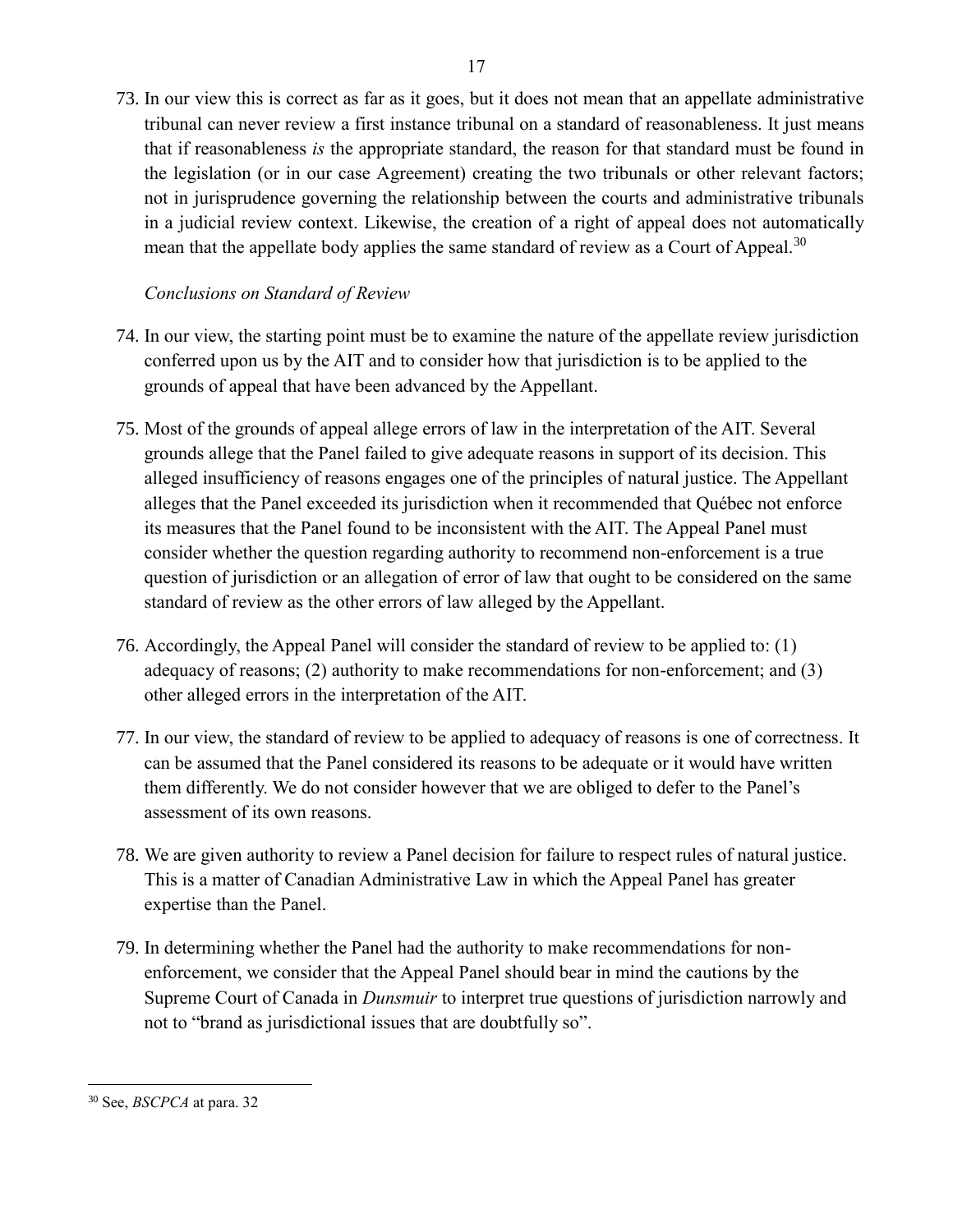- 80. In our view, whether the Panel had the authority to make the impugned recommendations involves a question of interpretation of the scope of Article 1706(3)(d) of the AIT (discussed further below) and the Panel's determination ought to be reviewed on the same standard as its determination of other issues regarding interpretation of the AIT.
- 81. Article 1706.1(1) gives us the jurisdiction to entertain appeals based "on the grounds that the panel erred in law, failed to observe a principle of natural justice or acted beyond or refused to exercise its jurisdiction."
- 82. It will be observed that this article does not give the Appeal Panel any authority to review findings of fact by the Panel.
- 83. The *Sattva* case thus gives rise to a preliminary consideration. One could construct the following syllogism: *Sattva* holds that interpretation of a contract is a mixed question of fact and law. The AIT is a contract, therefore interpretation of the AIT is a mixed question of fact and law. The Appeal Panel's jurisdiction (outside of matters of natural justice and jurisdiction) is limited to questions of law; therefore the Appeal Panel has no jurisdiction to hear an appeal involving interpretation of the AIT.
- 84. We do not however consider this to be a correct interpretation.
- 85. *Sattva* concerned the scope of a limited statutory appeal right to a court against the decision of an arbitrator.
- 86. In the present case, the parties to the AIT have agreed that the Panel's decision is final "unless appealed pursuant to Article  $1706.1(1)$ ".<sup>31</sup> It is not a matter of the legislature imposing an appeal procedure on the parties to an arbitration but rather a form of protection against errors of law that the parties have expressly given themselves.
- 87. When a court is given jurisdiction to hear an appeal based on error of law, the type of legal error that may be advanced to the Appeal Court is virtually limitless.
- 88. In the case of an Appeal Panel under the AIT however, it can reasonably be assumed that the Parties to the AIT expected that the vast majority of legal errors that would form the basis for an appeal under Article 1706.1(1) would be alleged errors in the interpretation of the AIT.
- 89. Furthermore, before *Sattva* and at the time of the Tenth Protocol that introduced the appeal right, interpretation of the Agreement would normally have been considered an issue of law.
- 90. In our view, the parties intended the Appeal Panel's jurisdiction to review a Panel for errors of law to include the right to review it for errors in interpretation of the AIT.

<sup>31</sup> Article 1701.4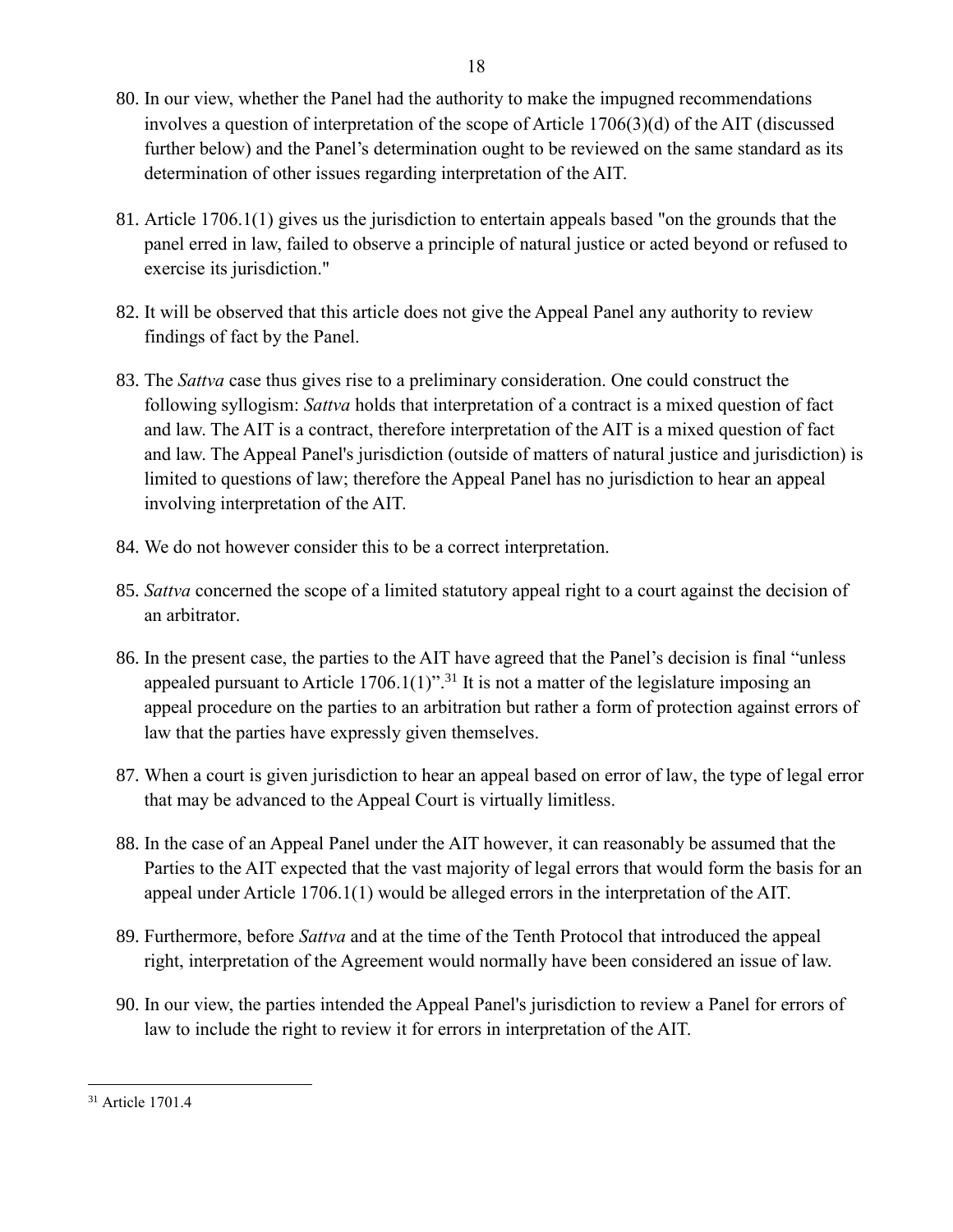- 91. This brings us to the fundamental question to be resolved with respect to standard of review. When an Appellant alleges that a Panel erred in interpretation of the AIT, does the Appellate Panel review the Panel on a standard of correctness or a standard of reasonableness?
- 92. In our view, the appropriate standard is reasonableness.
- 93. As we have explained above, many of the considerations that induce a court to exercise deference towards an administrative tribunal on judicial review do not apply in the relationship between the Appellate Panel and a Panel under the AIT. Likewise, many of the considerations that govern an appeal court's oversight of lower courts do not apply in the relationship between the Appellate Panel and a Panel under the AIT.
- 94. One consideration however that does apply in both the judicial review context and in the present context is the relative expertise of the generalized reviewing body as compared to the specialized decision maker. Unlike the Panel, we do not have "expertise or experience in matters covered by this Agreement". Such experience provides a basis for a practical interpretation of the Agreement in a manner that best achieves its objectives.
- 95. We do not accept that appellate review on a reasonableness standard sterilizes the appeal process. The courts routinely exercise such restraint in entertaining statutory appeals from specialized tribunals on matters of interpretation of their own statute.
- 96. Furthermore, the fact that Article 1707.4 exempts both the Panel and the Appellate Panel's decisions from judicial review, means that adoption of a reasonableness standard by the Appellate Panel does not duplicate the review to be conducted by a court on judicial review.

## **VII. Analysis of Grounds of Appeal**

*The Panel erred in law in its interpretation of the scope and coverage of Chapter Nine of the AIT*

97. Under Part 5.2 of its Report, in the first paragraph, the Panel states the following:

The full inclusion of food and agricultural measures into the AIT was effected by the Eleventh Protocol of Amendment on November 8, 2010 and the introduction of the new Chapter Nine to the AIT. It warrants noting that there is no dispute as to whether dairy alternatives are subject to the AIT and they have been identified as a measure within the jurisdiction of the AIT and in particular, Chapter Nine thereof.

98. Part 5.2 then goes on to consider Quebec's argument that the Panel does not have any jurisdiction to make any ruling or finding regarding section 4.1 of the FPA because the issue of section 4.1 was not raised in the request for consultations or the request to establish the Panel. The Panel rejected that argument and ruled that it had jurisdiction. This jurisdictional ruling has not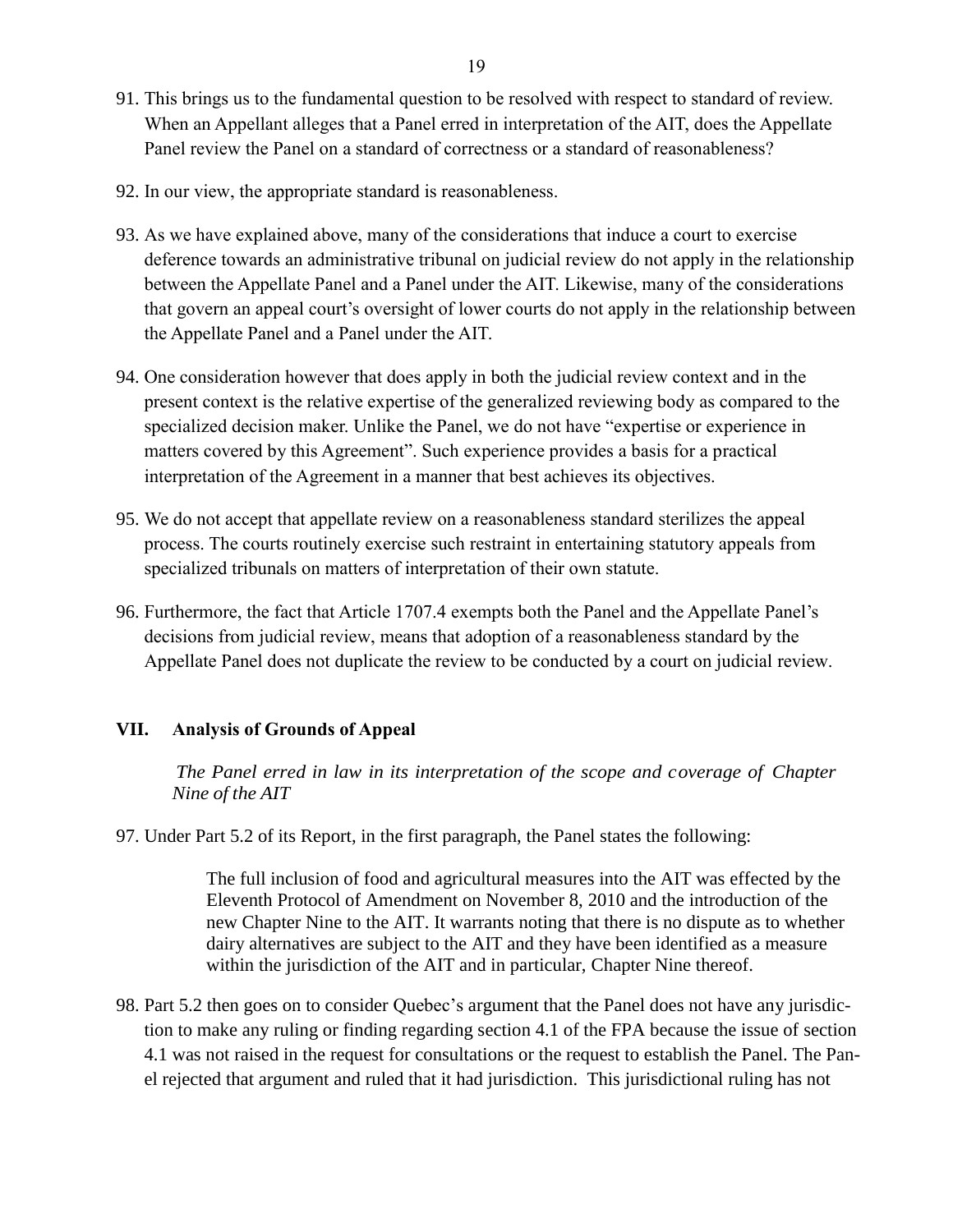been appealed to this Appellate Panel.

- 99. The Appellant points out that Article 902(1) regarding the scope and coverage of Chapter 9 states that: "this chapter applies to technical measures adopted or maintained by a Party relating to internal trade in agricultural and food goods"(emphasis added).
- 100. The Appellant says that the Panel erred in law by referring to the "full inclusion of food and agricultural measures into the AIT" when in fact Chapter 9 only includes "technical measures" relating to agricultural and food goods.
- 101. The Respondent refers to this point as "a pedantic point without any consequence" and suggests that the Panel was simply contrasting the prior scope of Chapter 9, which included only certain technical measures within its scope; and the current Chapter 9, where all technical measures are included.
- 102.It is worth noting that the definitions contained in Article 907 say that a "technical measure" means, inter alia, a "technical regulation"; and, "technical regulation" includes "labelling requirements as they apply to a product, process or production method".
- 103. Also, as appears in Part 5.4.3 of the Panel report, Quebec's submission to the Panel included an argument that Article 404 must be read in light of Article 905, which relates to the right of the Parties to establish technical measures. This argument would be without meaning unless Québec accepted that section 4.1 of the FPA was a "technical measure".
- 104. In our view, there is no doubt that Chapter 9 is limited to technical measures; however it is equally clear that the labeling provisions contained in section 4.1 of the FPA were accepted by all parties as being "technical measures" covered by Chapter 9 of the AIT.
- 105. While the opening paragraph of part 5.2 of the Panel's reasons could have been more felicitously expressed, it is not clear that the Panel was really under a misapprehension that Chapter 9 applied to non-technical measures in relation to food and agricultural products. Even if it were, this case concerned a challenge to a technical measure so any such misapprehension would not affect the outcome of this appeal.

## *The Panel erred in law by adopting a broad interpretation of Article 402 of the AIT*

- 106. The Panel found that Articles 4.1(1), 7.1 and 7.2 of the FPA were contrary to Quebec's commitments under the AIT and constitute an ongoing impediment to internal trade and have caused injury.
- 107. Article 4.1(1) of the FPA was found to have violated Article 403 of the AIT; and, Articles 7.1 and 7.2 of the FPA were found to have violated Articles 401, 402 and 403 of the AIT.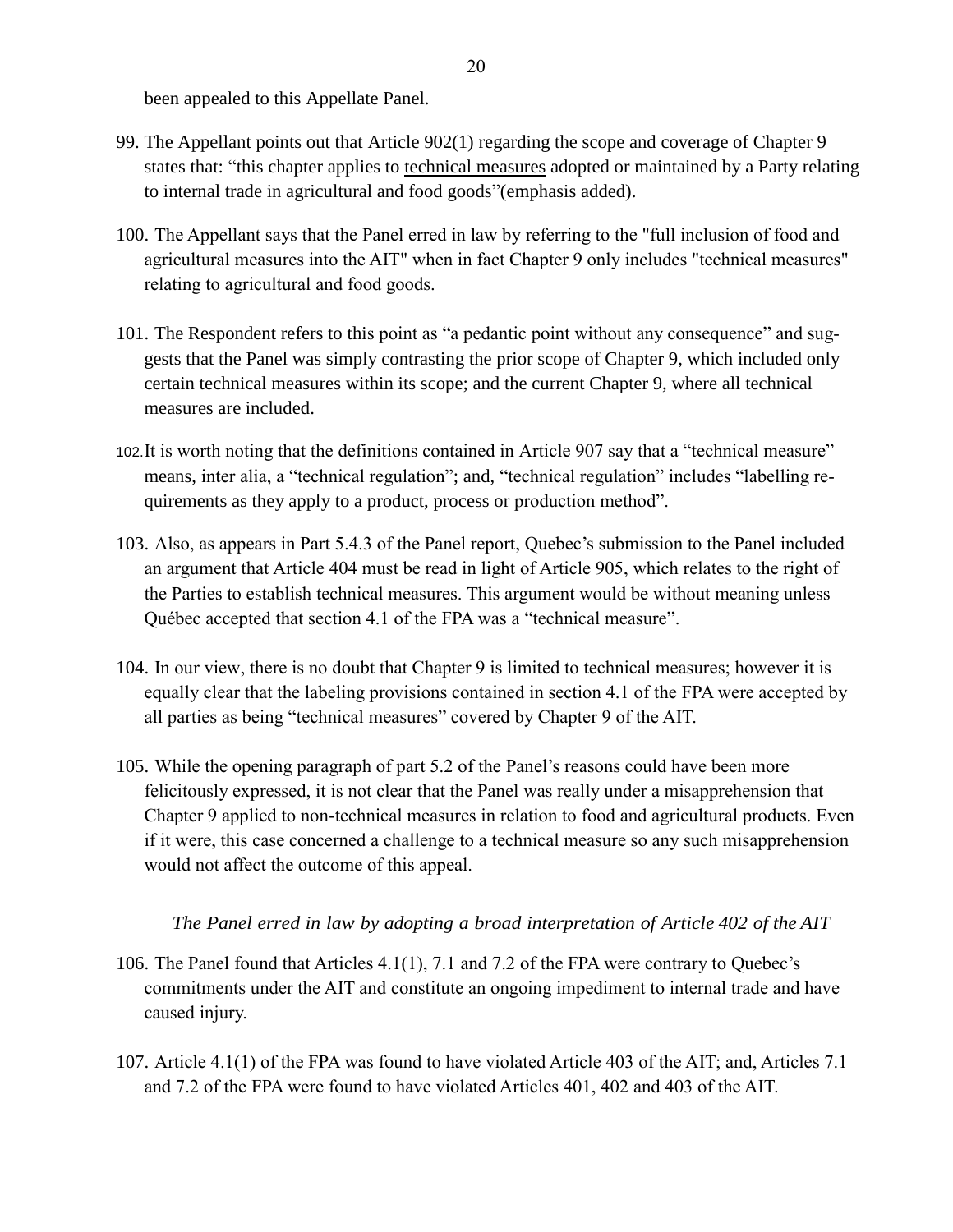- 108. The Appellant has appealed the findings regarding Article 4.1(1) of the FPA but has not appealed the findings regarding sections 7.1 and 7.2 of the FPA.
- 109. Since the Panel's findings regarding the scope of section 402 of the AIT only affect its determinations regarding sections 7.1 and 7.2 of the FPA, which are not under appeal, we consider this ground of appeal to be moot.

## *The Panel erred in law in its interpretation and application of international standards*

- 110. This issue, which is the subject of several grounds of appeal, is most easily approached by starting with the multifaceted argument that the Appellant unsuccessfully advanced to the Panel; and, which it now urges upon the Appellate Panel. The Appellant essentially appeals each of the elements of this argument that the Panel rejected or is alleged to have failed to consider.
- 111. The Appellant says that Article 403 (prohibiting the creation of obstacles to internal trade) and Article 905 (regarding technical measures) must be read in conjunction with Articles 405 and Annex 405.1 (regarding harmonization of standards); and, in particular with paragraph 17 of Annex 405.1, which states that: "each party shall, where appropriate and to the extent practicable, base its standards on relevant national standards, de facto national standards or international standards."
- 112. The Appellant says that this means that where an alleged barrier to internal trade is a measure, including a technical measure, that is consistent with an international standard, that measure is presumed to be compliant with the AIT.
- 113. This conclusion is said to follow from analogous provisions of the North American Free Trade Agreement and World Trade Organization (WTO) Agreement that were negotiated at the same time as the AIT and to which Canada is a party. Reference is made in particular to Article 2.5 of the WTO Agreement on Technical Barriers to Trade, which states that a measure consistent with an international standard will be presumed not to create an obstacle to international trade.
- 114. The Appellant argues that the Québec's labeling measure contained in Article 4.1(1) of the FPA is consistent with an international standard contained in the Codex Alimentarius ("Codex") standard, developed by the World Health Organization ("WHO") and the Food and Agriculture Organization ("FAO"). The WHO and FAO are United Nations organizations that adopted the Codex in 1963. Within the Codex, is the Codex General Standards on the Use of Dairy Terms ("CGSUDT"), which the Appellant says is relevant in the present case.
- 115. The Appellant says that the definitions of "milk and milk products" in the Québec legislation and the Codex are consistent. Essentially both exclude dairy product substitutes and mixtures of dairy products and dairy product substitutes from the definition of "milk and milk products."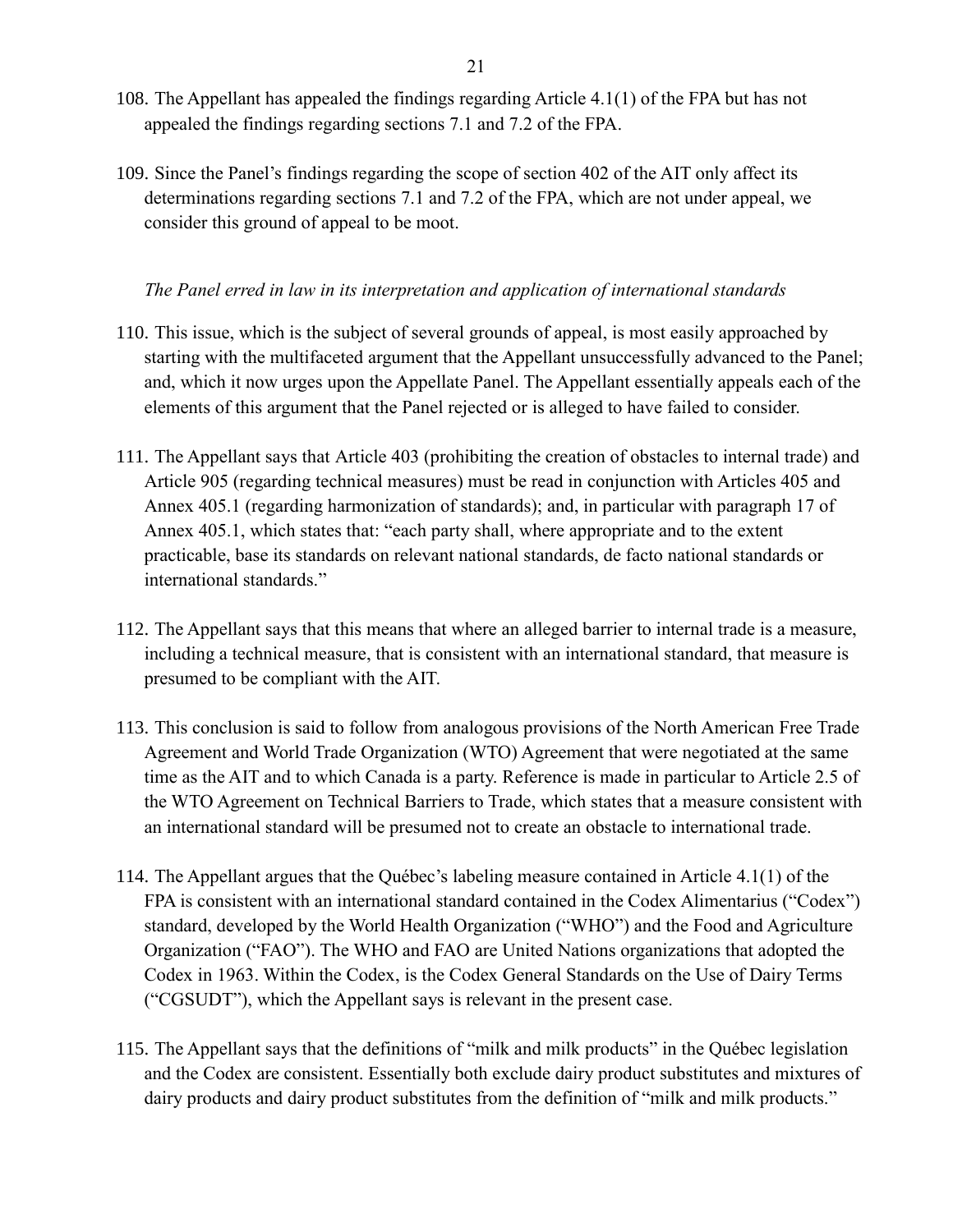116. Against this background the Appellant argues that section 4.1 (1) of the FPA is consistent with section 3 of the CGSUDT, which states that:

> Food shall be described or presented in such a manner as to ensure the correct use of dairy terms intended for milk and milk products, to protect consumers from being confused or misled and to ensure fair practices in the food trade.

117. This argument was given short shrift by the Panel in part 5.4.1 of its Report.

118. The Panel began by quoting section 2.3 and 4.5 of the CGSUDT:

2.3 Composite milk product is a product of which the milk, milk products or milk constituents are an essential part in term of quantity in the final product, as consumed provided that the constituents not derived from milk are not intended to take the place in part or in whole of any milk constituents.

4.5 A product complying with the description in section 2.3 may be named with the term "milk" or the name specified for the milk product as appropriate, provided that a clear description of the other characterizing ingredient(s) (such as flavoring foods, spices, herbs and flavors) is given in close proximity to the name.

119. The Panel found that section 4.1(1) of the FPA was "prohibitive to a degree far beyond what is contemplated in section 4.5 of the CGSUDT."

120. The Panel went on to say that:

"The Panel does not find it necessary or useful to engage in a long discourse as to whether the provisions of section 4.1 of the FPA are, as a whole, "consistent with" the CGSUDT as consistency with a "standard", international or otherwise, within the meaning of paragraph 17 of Annex 405.1 cannot, per se, deem a provision to be permissible or compliant with the obligations set out in the AIT."

121. The Panel concludes by saying that:

"Compliance or consistency with a national or international standard may be used as an evidentiary basis to establish consistency with the provisions of the AIT but does not automatically equate to such consistency."

122. In our view, the issues raised by these grounds of appeal, relating as they do to the relationship between WTO jurisprudence and the AIT and between provisions of the AIT relating to harmonization of standards and those relating to prohibition on trade barriers, are precisely the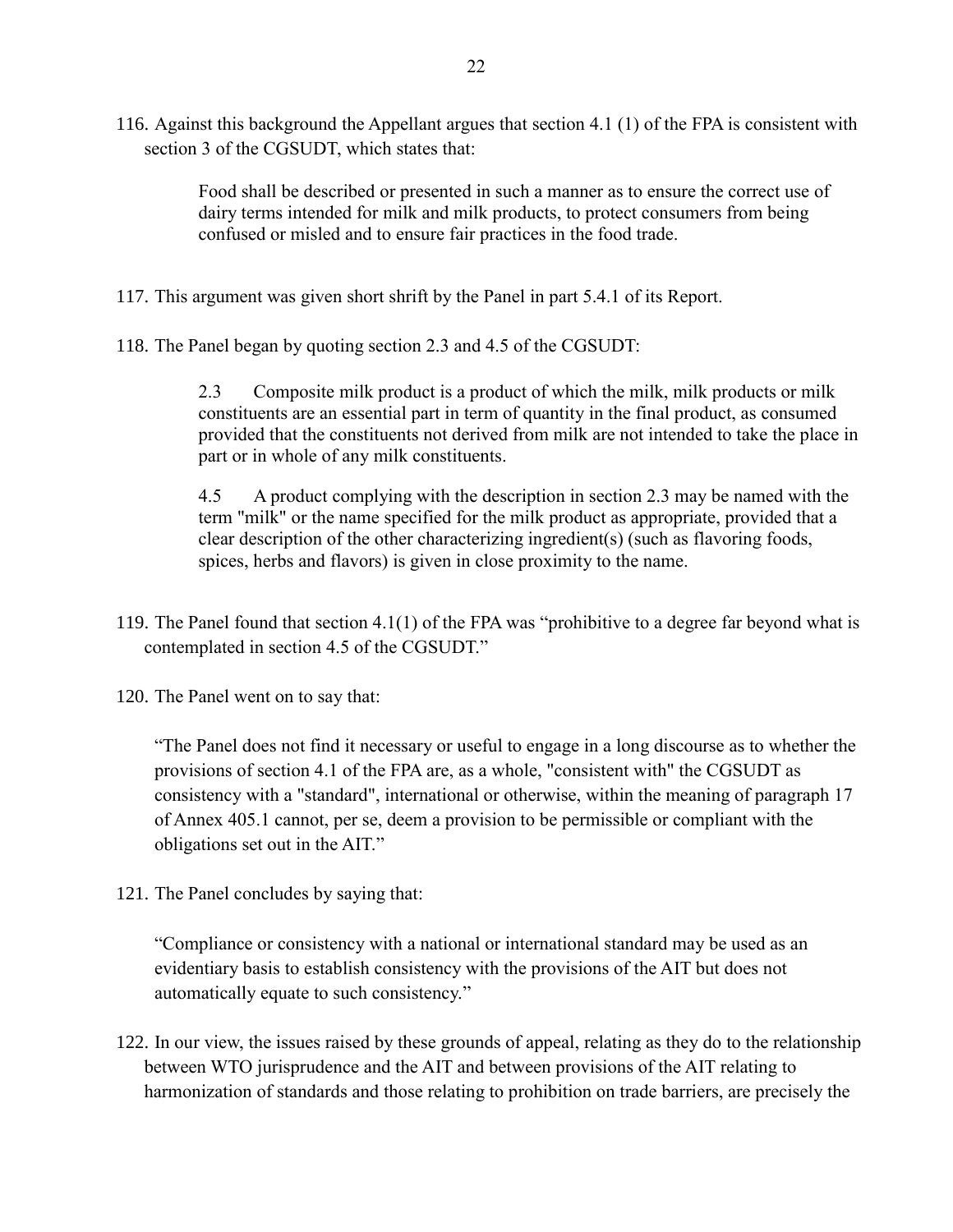type of technical trade issues which an Appellate Panel with expertise in Canadian administrative law ought to approach with deference.

- 123. For the most part, the grounds of appeal on this issue simply ask us to reevaluate the merits of the arguments that were made to the original Panel and substitute an opinion favorable to the Appellant. For the reasons previously stated with respect to standard of review, we do not consider that to be our role.
- 124. One of the "international standards" grounds of appeal does however raise an original point concerning alleged error of law in the Panel's reasoning.
- 125. The Appellant says that the Panel was wrong to compare section 4.1(1) of the FPA with section 4.5 of the CGSUDT "a section that has not been referred to by either Saskatchewan or Québec".
- 126. It says that section 2.3 of the CGSUDT shows that section 4.5 concerns a "true milk product" whereas section 4.1(1) of the FPA concerns labelling of milk product substitutes. Therefore the comparison of the two is mixing apples and oranges.
- 127. While the Appellant is correct that section 4.5 of the CGSUDT read together with 2.3 of the CGSUDT sets out a standard for labelling a "true milk product" we do not see any error in law by the Panel in referring to this section. If only pure milk and flavored milk can be labelled as "milk" under the CGSUDT then a milk product substitute, which is neither, could not be so labelled under the CGSUDT.
- 128. This is consistent with section 3 of the CGSUDT cited by the Appellant, which requires the correct use of dairy terms intended for milk and milk products, to protect consumers from being confused or misled and to ensure fair practices in the food trade.
- 129. Section 3 of the CGSUDT finds its analogue in section 4 of the FPA, which prohibits false or misleading labelling of food products.
- 130. Section 4.1(1) of the FPA however goes further and prohibits use of the words "milk", "cream", "butter", "cheese" or a derivative of any of those words to designate a dairy product substitute, whether or not there is risk of misleading the consumer.
- 131. For example, the margarine sold under the name "I Can't Believe It's Not Butter" would contravene section 4.1(1) of the FPA because its label uses the word "butter" in labeling a dairy product substitute, even though the name of the product on the label explicitly says that it is not butter.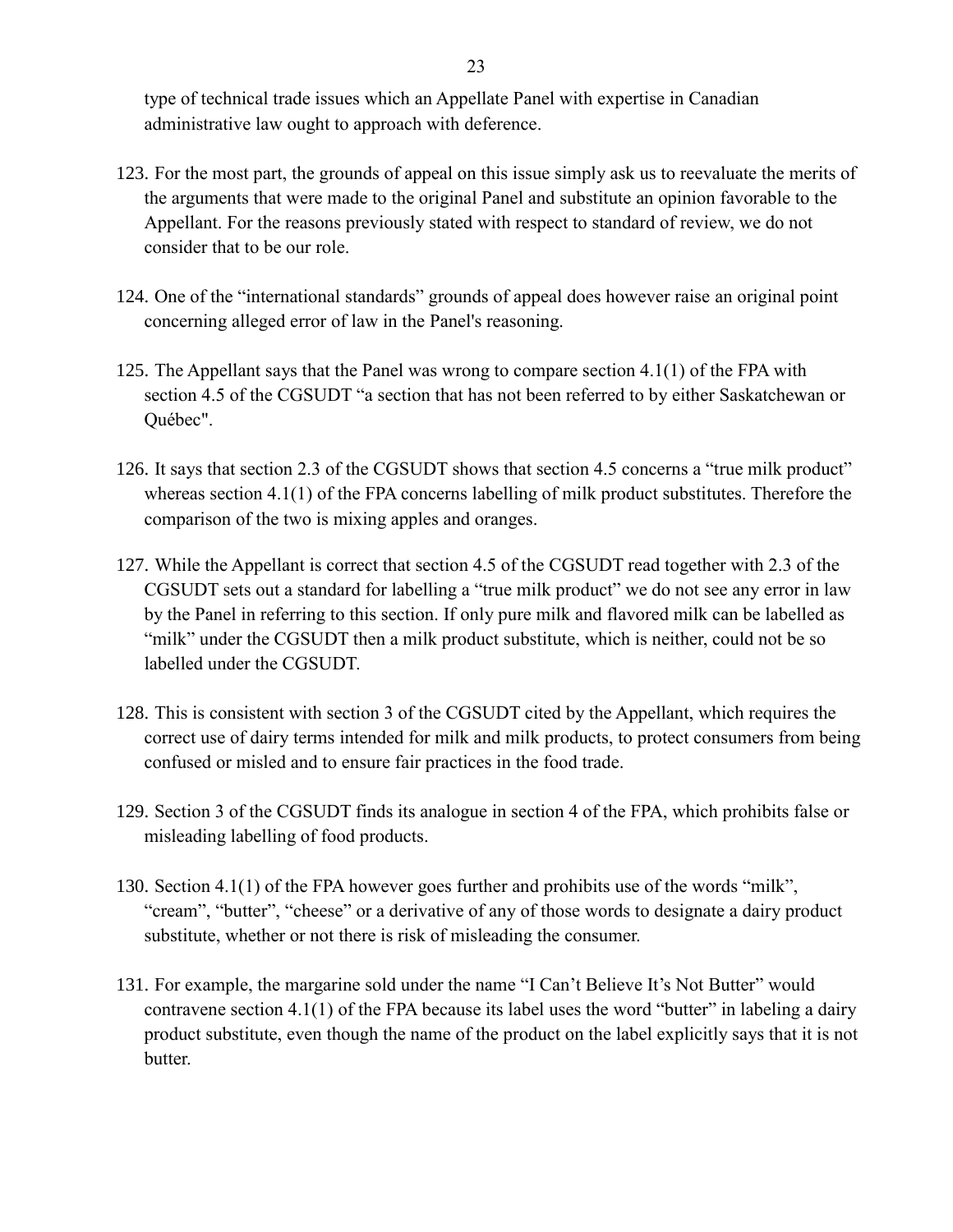132. In our view, the Panel's treatment of the international standards arguments was reasonable and accordingly we find no reviewable error in this aspect of the Panel's Report.

*The Panel erred in law in its interpretation and application of Articles 403, 404 and 905 of the AIT*

133. The relevant articles read as follows:

### 403. **No Obstacles**

Subject to Article 404, each Party shall ensure that any measure it adopts or maintains does not operate to create an obstacle to internal trade.

## 404. **Legitimate Objectives**

Where it is established that a measure is inconsistent with Article 401, 402 or 403, that measure is still permissible under this Agreement where it can be demonstrated that:

- (a) The purpose of the measure is to achieve a legitimate objective;
- (b) The measure does not operate to impair unduly the access of persons, goods, services or investments of a Party that meet that legitimate objective;
- (c) The measure is not more trade restrictive than necessary to achieve that legitimate objective; and
- (d) The measure does not create a disguised restriction on trade.

## 905. **Right to Establish Technical Measures**

- 1. For greater certainty, in adopting or maintaining any technical measure a party may establish the level of protection it considers appropriate in the circumstances to achieve a legitimate objective.
- 2. For greater certainty, each party shall, in establishing that any technical measure that it adopts or maintains is not more trade restrictive than necessary to achieve a legitimate objective, take into account the risk that non-fulfillment of that legitimate objective would create and ensure proportionality between the trade restrictiveness of the technical measures and those risks.
- 3. Each Party shall ensure that any technical measure adopted or maintained for a legitimate objective does not arbitrarily or unjustifiably discriminate between or among Parties, including between that Party and other Parties, where identical or similar conditions prevail.
- 4. No Party shall adopt or apply a technical measure in a manner that would constitute a disguised restriction on internal trade.
- 5. Each party shall, where appropriate and to the extent practicable, specify its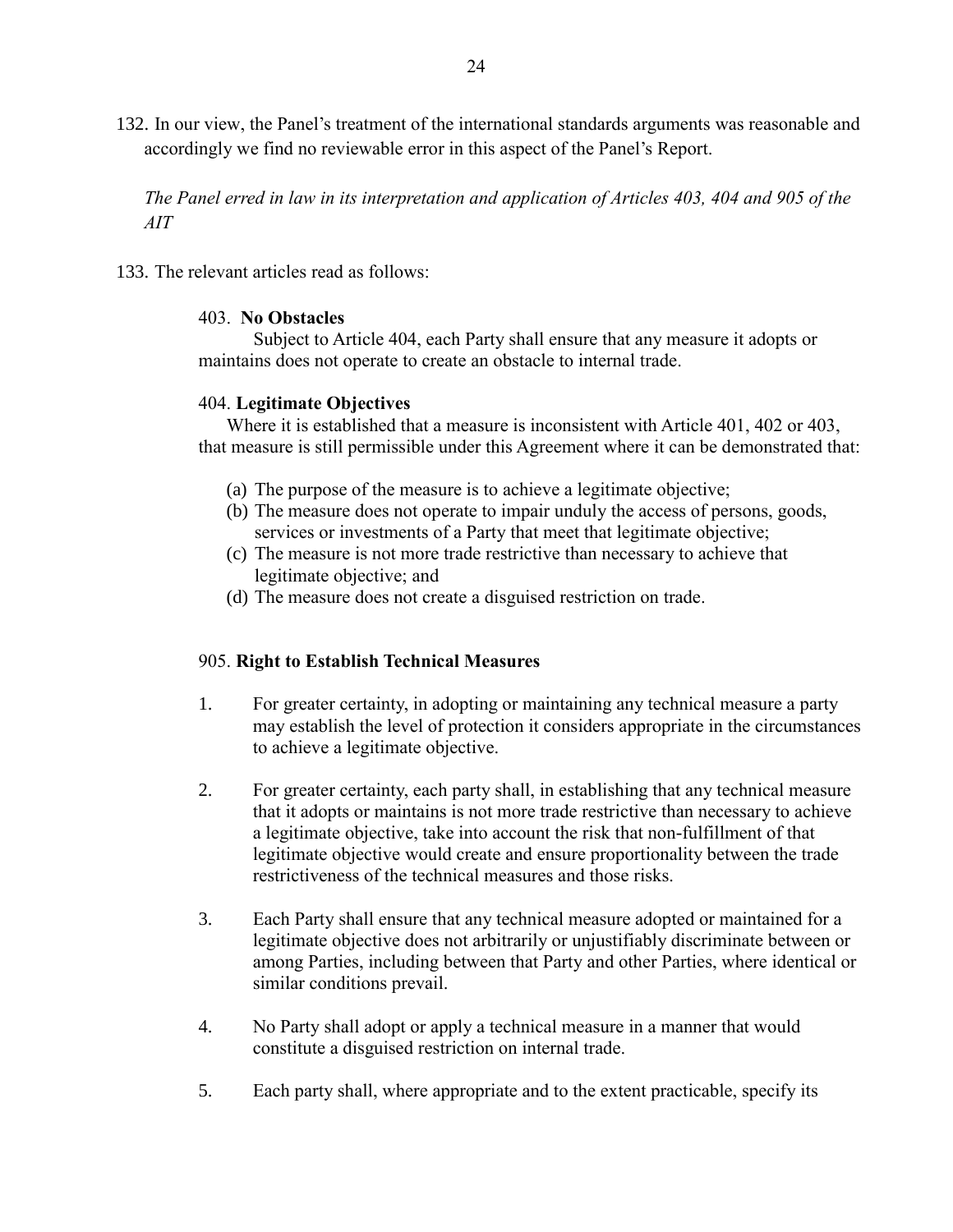technical measures in terms of results, performance or competence.

- 6. Each Party shall ensure that its technical measures have a scientific, factual or other reasonable basis and that where appropriate, such technical measures are based on assessment of risk.
- 134. In addition to the "international standards" argument dealt with above, the Appellant raises the following objections to the Panel's treatment of these provisions:
	- a. The Panel's reasons do not indicate how it analysed article 403 and in particular how it took into account the arguments submitted by Quebec at page 18 of its main submission;
	- b. Article 403 should not be interpreted as banning all barriers to internal trade since that is inconsistent with the context provided by Articles 401 and 402 as interpreted by the dissenting member on the Panel. In particular, article 403 should be interpreted in the context that its purpose is "to preserve competitive opportunities";
	- c. The Panel's reasons do not indicate how it analysed article 905;
	- d. The Panel incorrectly applied the burden of proof rule found in Annex 1813, paragraph 10, in concluding that section 4.1 of the FPA is contrary to Quebec's commitments under Article 905;
	- e. The Panel erred at pages 25 and 26 of its Report in finding that section 4.1 of the FPA contravened Article 404 (c) and 905(2) and (3) without first determining if a legitimate objective was established and then evaluating the measure or technical measure against that specific legitimate objective;
	- f. The Panel erred at page 23 of its Report when it found that paragraph 905(2), (3) and (4) of the AIT apply supplementary disciplines on the use of the legitimate objectives exception set out in article 404 of the AIT.

# Article 403

135. In Part 2.3 of its submission to the Panel,32 Quebec argued that article 403 must be read in light of its purpose which is to preserve competitive opportunities and that finding Article 4.1 of the FPA to be inconsistent with Article 403 of the AIT would be tantamount to recognizing a right to mislead the buyer of a product.

136. In Part 5.4.2 of its Report, the Panel finds that section 4.1 of the FPA creates an obstacle to

<sup>32</sup> Pages 17-18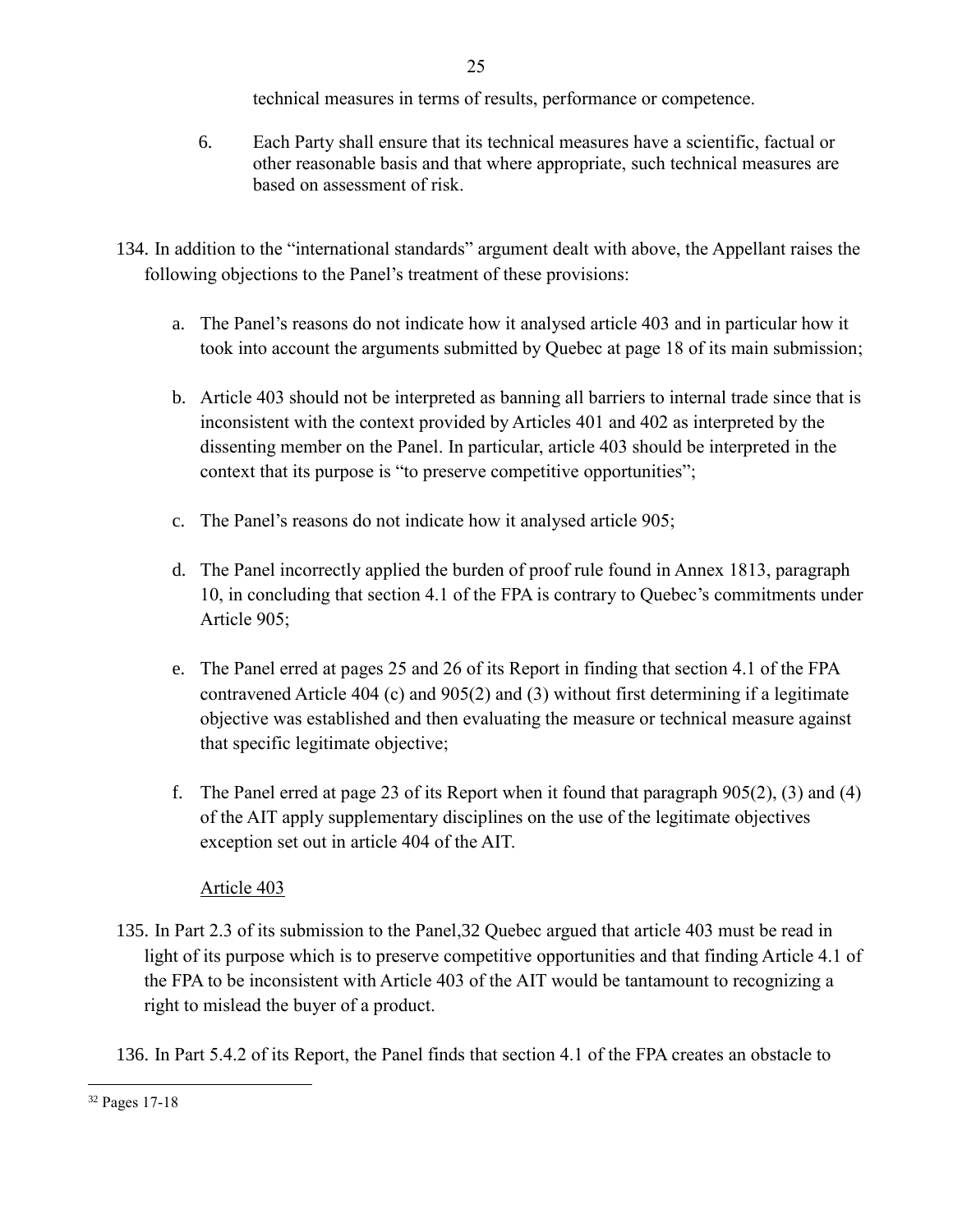internal trade because it "creates a barrier to the Parties' ability to sell milk, cream, butter or cheese alternatives by reason of their inability to use the proper words in conjunction with other words, to describe their product."

26

- 137. The dissenting panel member, Mr. Jacob, indicated that he is in agreement with "all aspects of the findings and reasons … except with respect to the interpretation given to Article 402 of the AIT." In other words, Mr. Jacob agreed with the other Panel members in the determination that section 4.1 of the FPA creates an obstacle to internal trade contrary to Article 403 of the AIT, notwithstanding his disagreement regarding the scope of Article 402.
- 138. That this labelling restriction creates an "obstacle to internal trade" for the reasons stated is a mixed determination of fact and law within the expertise of the Panel and the Appellate Panel finds no reviewable error in the Panel's analysis of this issue.

# Articles 404 and 905

- 139. In Part 5.4.3 of its report33 the Panel deals with its interpretation of articles 404 and 905 of the AIT.
- 140. The Panel noted that it was the first Panel to consider the provisions of Article 905 and it considered the interpretation of Article 905 and its relationship to Article 404 at some length.
- 141. The Panel found that: "… where a Party wishes to rely on the legitimate objectives exception to justify a technical measure which would otherwise be inconsistent with the provisions of the AIT, that Party must meet the four (4) elements set out in paragraphs (a) through (d) of Article 404 as such elements are further elaborated upon and supplemented by paragraphs 2 through 4 of Article 905."
- 142. Further, a Party wishing to avail itself of that exception has the burden of proving that its measure falls within the exception.
- 143. In support of this proposition, the Panel cites (in footnote 44 of the Panel Report) Annex 1813, Rule 11: "A Party asserting that a measure or proposed measure is subject to an exemption or exception under this Agreement has the burden of establishing that the exemption or exception applies."
- 144. It is clear that the Panel evaluated the Québec labeling measure against Québec's assertion that this measure met the legitimate objective of consumer protection.
- 145. The Panel found that "on proper evidence" Québec's labeling measure could be justified as a

 $\overline{a}$ <sup>33</sup> Pages 22-25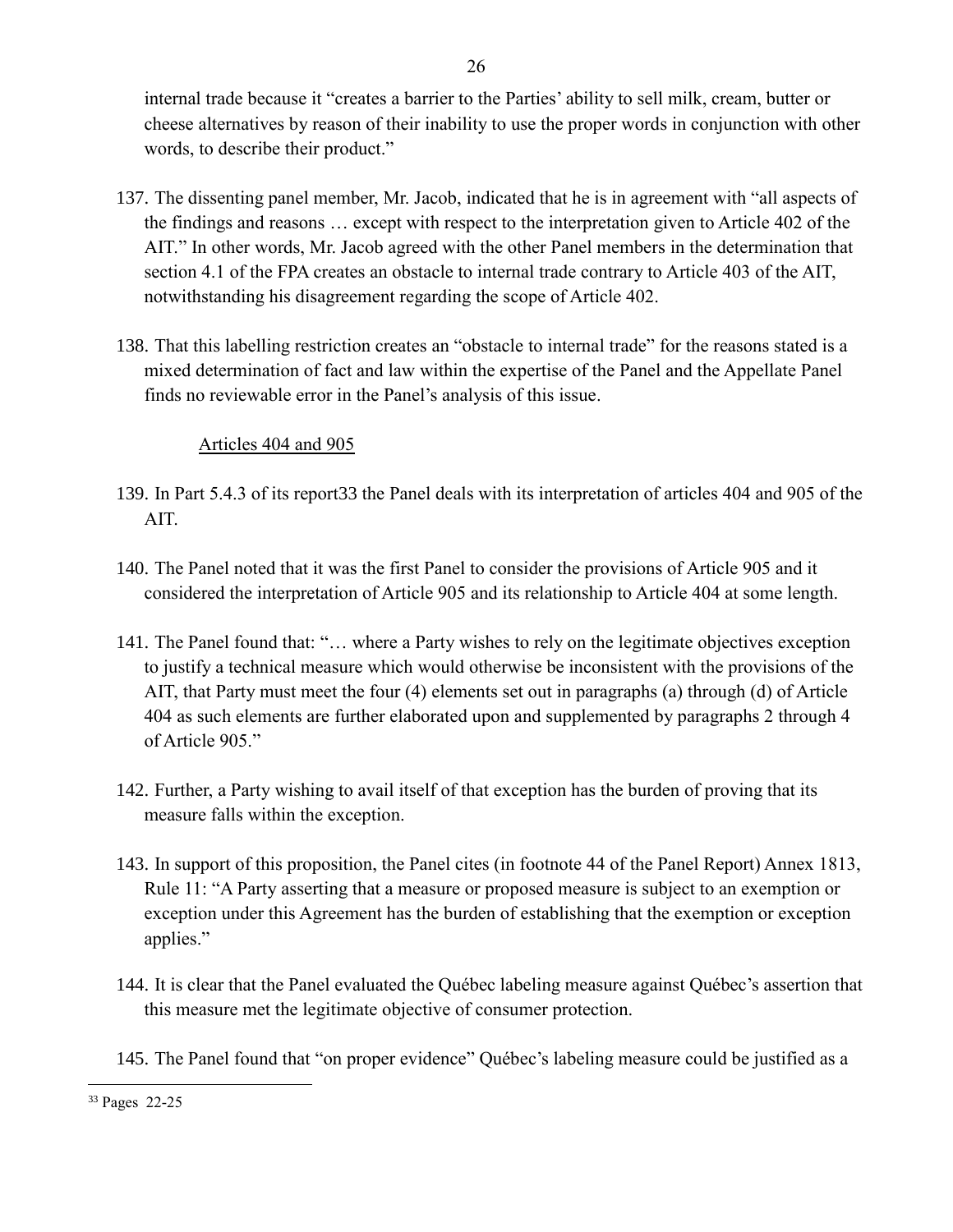consumer protection measure for purposes of Article 404(a).

- 146. However, the Panel found that it was not necessary to determine if there was sufficient evidence to satisfy Article 404(a), because Quebec: "failed to discharge the burdens placed upon it in Article 404(c) and Article 905(2) to show that its measure is not more trade restrictive than necessary to achieve a legitimate objective, and in Article 905(3) to show that its measure does not arbitrarily or unjustifiably discriminate among the Parties, including between the Party and other Parties, where identical or similar conditions prevail."
- 147. The Panel found that: "[t]he Respondent has offered no apparent scientific, factual or other reasonable basis for the adoption and maintenance of this measure nor has it shown that it has undertaken any effort to ensure a proportionality between the restriction on trade, which is a virtual prohibition, and the risk which would be created by any non-fulfillment of its legitimate objective to protect consumers."
- 148. The Appeal Panel finds that the Panel's reasoning and conclusions in Part 5.4.3 of its Report are reasonable and within the range of acceptable outcomes and accordingly finds no reviewable error in this part of the Report.
- 149. The Appellant advances as an alternative ground of appeal that if the Appellate Panel determines that section 4.1 of the FPA is inconsistent with Article 403 of the AIT, it should rule that this measure is still permissible under Article 404 of the AIT.
- 150. In our view, this is merely an invitation for the Appellate Panel to substitute its views for those of the Panel regarding the application of Article 404 to the facts of this case. Such an exercise would be inconsistent with the Appellate Panel's conclusions regarding the standard of review that applies to this appeal.

## **Recommendations**

- 151. The Appellant says that the Panel exceeded its jurisdiction by recommending that Québec refrain from enforcing its measures.
- 152. The Appellant says that the Panel's jurisdiction is limited to reviewing measures for compliance with the AIT and that a recommendation not to enforce legislation is constitutionally inconsistent with the supremacy of Parliament. In addition, the Appellant says that the recommendation must be rescinded because it may be taken into account by a Compliance Panel under Articles 1707 and 1707.1 of the AIT.
- 153. It must be noted that the Panel is not only authorized to make recommendations but in certain circumstances it is required to do so. Article 1706(3)(d) states that the Panel's Report "shall contain … recommendations, if requested by a Disputing Party, to assist in resolving the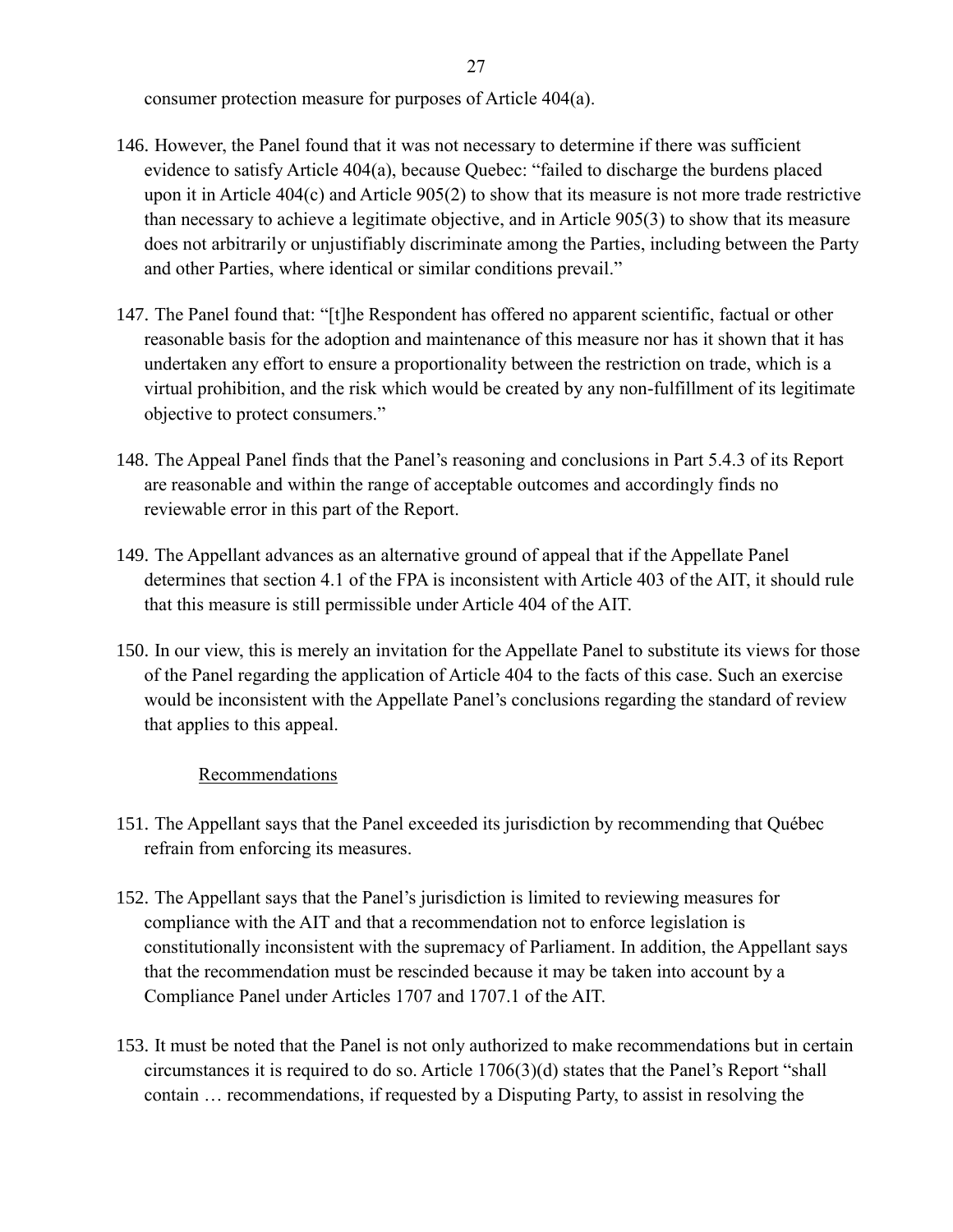dispute" (emphasis added).

- 154. In this case, Saskatchewan requested at paragraph 118 of its written submission to the Panel that the Panel make recommendations.
- 155. The Appellate Panel takes note of the Appellant's argument that it is constitutionally unable to follow the non-enforcement recommendation; but notes also, that Article 1720 of the AIT provides that: "For greater certainty, a Presiding Body has no jurisdiction to rule on any constitutional issue".
- 156. The jurisdiction of a Compliance Panel is stated in Article 1707 paragraph 9 to be: "to make a determination as to whether the Complaint Recipient has complied with this Agreement in respect of the matters addressed in the Report."
- 157. We consider that it would be inappropriate for this Appellate Panel to speculate about the possibility of a Compliance Panel being convened or what consideration any Compliance Panel might give to the Panel's recommendations.
- 158. For the present, it is sufficient to say that we see no merit in the Appellant's position that the Panel lacked jurisdiction to make recommendations and see no basis to interfere with the recommendations made by the Panel.

## Panel's Reasons

159. Finally, on several of the grounds of appeal, the Appellant argues that the Panel's reasons are inadequate to explain any aspect of the Panel's conclusions. We do not find any deficiency in this respect.

# **VIII. Costs**

- 160. Annex 1705 (1), par. 47.3 provides that: "where an appeal is unsuccessful, operational costs shall ordinarily be borne by the Appellant." This rule is subject to the discretion conferred by Annex 1705 (1), par. 47.5 that allows the Appeal Panel to apportion Operational Costs differently based on "other relevant considerations including the procedural conduct of an Appellant or Respondent or the extent of the Appellant's or Respondent's success."
- 161. In this case, the Appeal Panel does not consider that there are any "relevant considerations" that would justify a variation in the ordinary allocation of costs contemplated by paragraph 47.3. Accordingly, the Operational Costs of the Appeal shall be borne by the Appellant.
- 162. The Respondent has indicated that it will not be seeking Tariff Costs in the event that it is